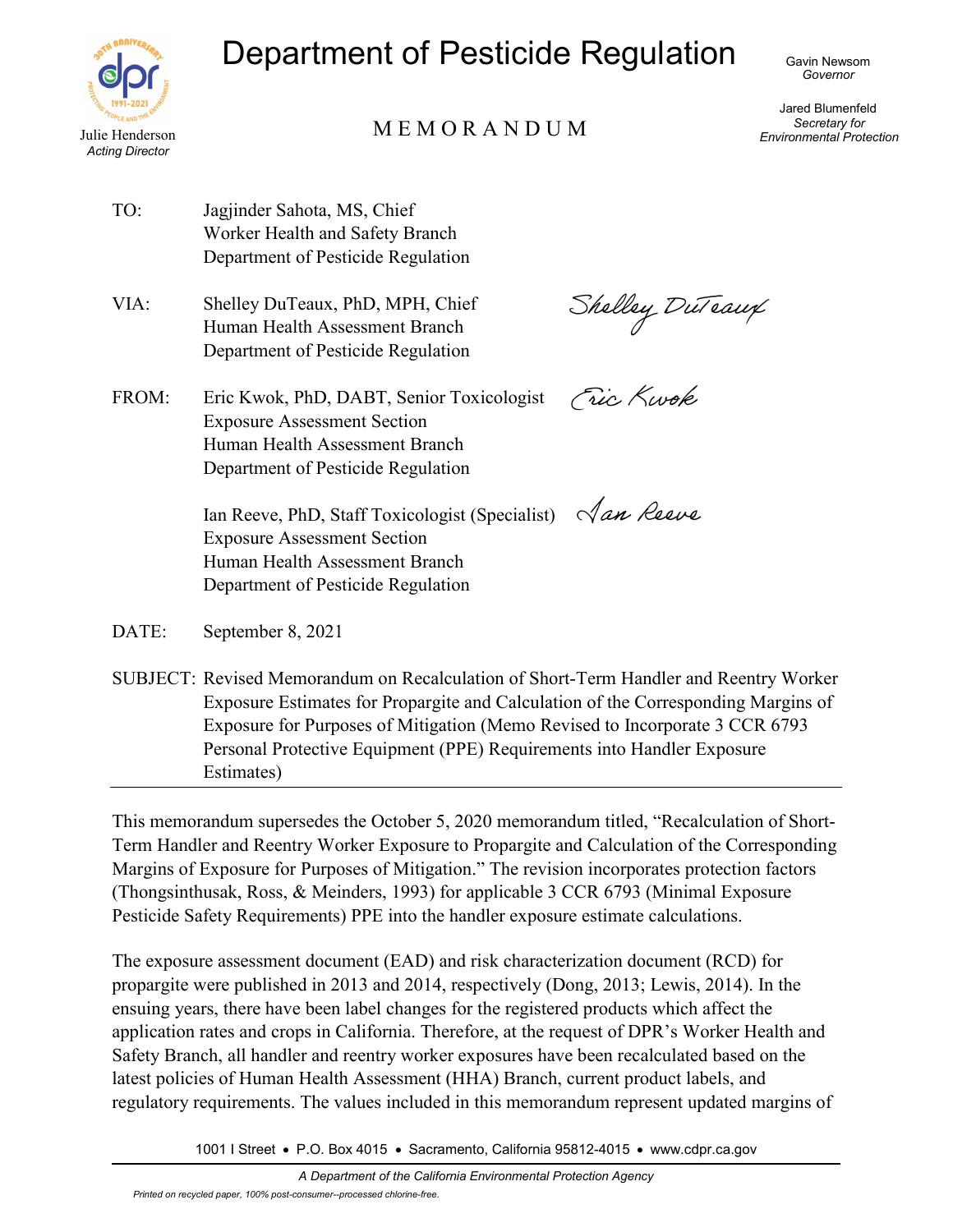exposure (MOEs) based on the toxicological points of departure in the 2014 RCD. All short-term MOEs for the propargite exposure scenarios identified on the most current labels were updated for handlers. In addition, the short-term MOEs associated for each crop on current labels were updated for reentry workers. The MOEs herein supersede the MOEs for systemic and localized dermal effects in applicators, mixer/loaders, human flaggers, and fieldworkers in the previous memo and those originally published in Tables 26 – 33 of the 2014 RCD.

The MOE is a quantitative tool used by HHA to determine the potential risk arising from exposure to a pesticidal active ingredient. An MOE is defined as the ratio of the point of departure (POD) to the anticipated human exposure. The resulting value is compared to the acceptable or target MOE. Values at or above the target MOE are generally considered as having no health concern. Short-term risk estimates for both dermal and inhalation exposures (detailed below) were calculated for product label handler and reentry worker scenarios.

Human exposure to propargite occurs via both inhalation and dermal routes. To assess occupational risk, inhalation and dermal exposures were combined to reflect reasonable worsecase scenarios as workers may be exposed by both routes simultaneously. To characterize the systemic effects of propargite via inhalation, PODs from inhalation exposures are needed. However, as explained in the 2014 RCD, suitable animal inhalation studies are not available to derive the POD values. In addition, due to the highly corrosive nature of propargite, any inhalation study longer than an acute duration is not recommended (U.S. EPA, 2019). When suitable inhalation data are not available, it is HHA's practice to conduct a route-to-route extrapolation from oral studies to evaluate risks of inhalation exposure. For assessing the human health risk associated with short-term inhalation exposure to propargite, an acute inhalation POD of 0.8 mg/kg/day was derived from an acute oral POD of 0.8 mg/kg/day (i.e., oral-to-inhalation extrapolation assuming 100% inhalation absorption) (Lewis, 2014; Lewis, 2020; Frank, 2008). The RCD also lists an acute dermal POD of 17 mg/kg (Lewis, 2014; Lewis, 2020). However, for assessing the potential occupational health risks associated with combined exposures, the inhalation and dermal PODs need to be based on a common toxicological endpoint. In the absence of a common endpoint, the POD associated with the most sensitive endpoint is selected. In the case of propargite, the most sensitive endpoint (i.e., developmental toxicity observed in a rabbit oral study) was also used to derive the acute dermal POD by employing oral-to-dermal extrapolation assuming 17% dermal absorption in humans. For characterizing the localized (irritation) effects of propargite, an acute dermal POD of  $0.7 \text{ mg/cm}^2$  was used (Lewis, 2014; Lewis, 2020). The target MOE for systemic effects based on the acute oral POD is 100. The target MOE for localized dermal effects is 30. All toxicity endpoints, critical PODs, and associated uncertainty factors for propargite are summarized in (Lewis, 2020) (see Appendix I).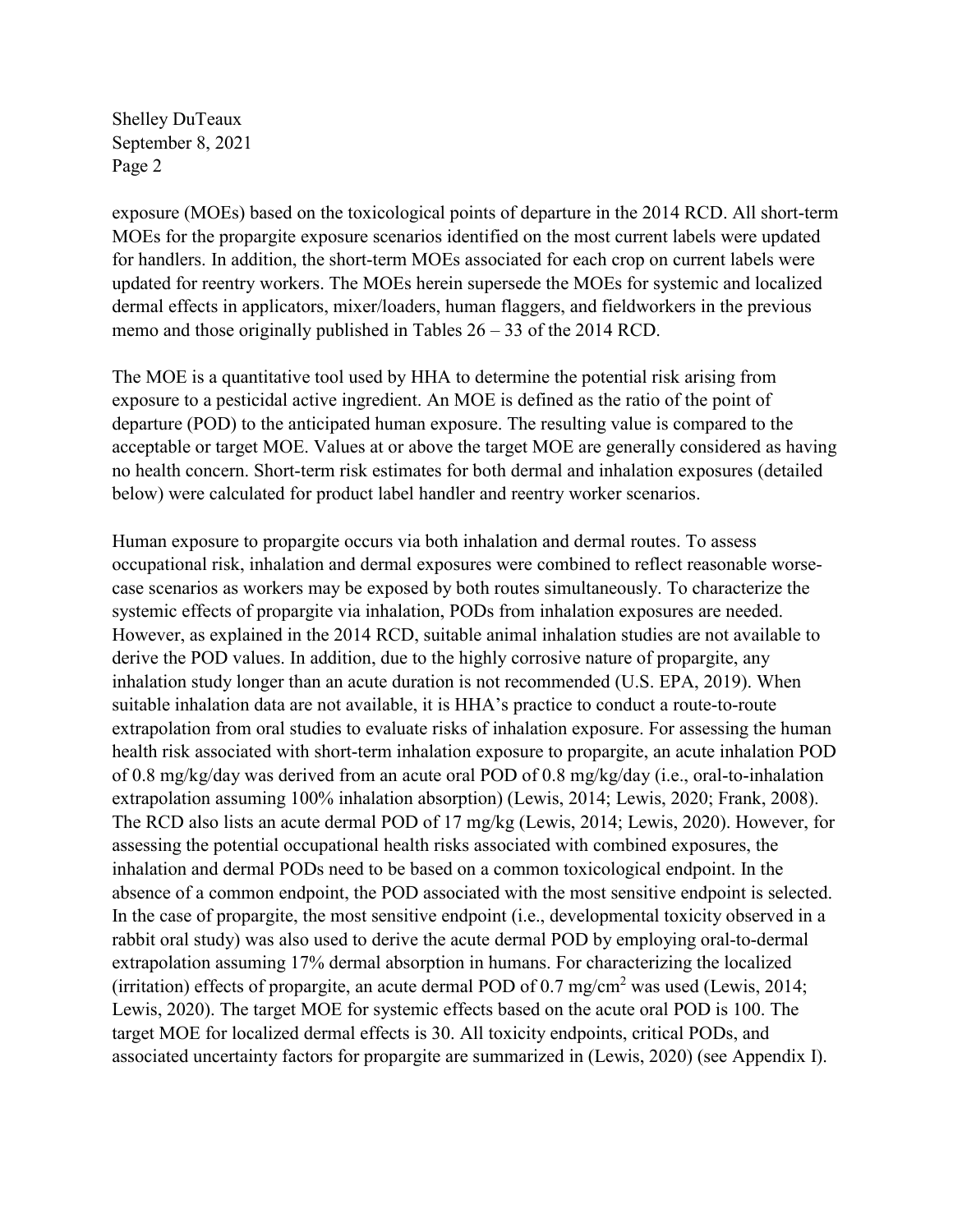Short term absorbed daily doses (STADDs) were updated from the 2013 EAD (Dong, 2013). The handler exposure estimates were calculated using currently registered propargite product labels, the Pesticide Handler Exposure Database (PHED) (Beauvais, Powell, & Zhao, 2007), and Title 3 (Food and Agriculture) of the California Code of Regulations (CCRs).

Numerous CCRs apply to handlers of propargite. While the product labels allow for the use of an open mixing/loading system for most use sites or crops listed on the labels, 3 CCR 6746(c) requires the use of a closed mixing/loading system in all cases for products containing propargite. The regulation states, "Employees who mix liquid pesticide products, excluding adjuvants, bearing the statement 'May be fatal if absorbed through skin' or 'Corrosive, causes skin damage' or other comparable language shall use a closed mixing system that is capable of enclosing the pesticide while removing the contents from its original container, preventing the pesticide from contacting handlers…"

The product labels for propargite contain "comparable" language:

- Comite: "Corrosive. Causes irreversible eye damage. Causes skin burns...Harmful if absorbed through skin."
- Decimite and Endomite: "Corrosive. Causes skin burns and irreversible eye damage. Harmful if… absorbed through skin."
- Mitomax 6EC: "Corrosive. Causes irreversible eye damage... Harmful if... absorbed through skin."
- Omite-6E: "Corrosive. Causes skin burns... Causes substantial but temporary eye injury. Harmful if absorbed through skin."
- Victimite: "Corrosive. Causes skin burns and irreversible eye damage… Harmful if… absorbed through skin."

Omite 30-WS contains similar language. However, unlike the previously mentioned products, which are liquid concentrates, Omite 30-WS comes in a wettable powder formulation enclosed in a water soluble bag (i.e., a closed mixing/loading system). According to 3 CCR 6746(e), when using a closed mixing/loading system, "PPE requirements may be reduced or modified as provided in section 6738.4."

• 3 CCR 6738.4(c): "Protective eyewear, coveralls, chemical-resistant gloves, and a chemical-resistant apron may be worn instead of personal protective equipment required by pesticide product labeling when using a closed system to handle pesticide products with the signal word 'DANGER' or 'WARNING.'"

According to 3 CCR 6790 propargite is one of four Minimal Exposure Pesticides. Therefore, 3 CCR 6793(c) and (d)(1) apply and these regulations add chemical-resistant footwear to the list of PPE required by 3 CCR 6738.4(c).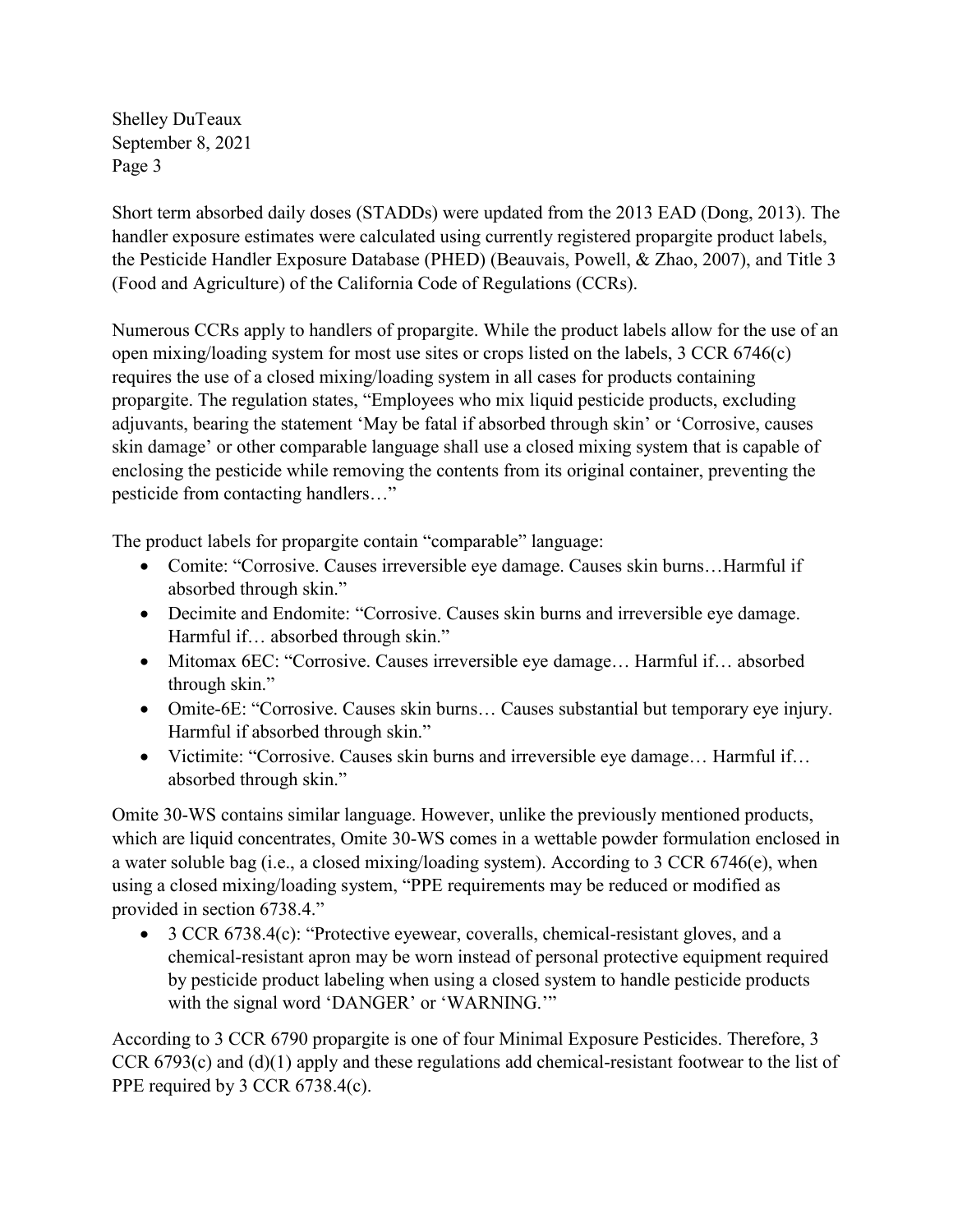Title 3 CCRs 6793, and 6738.1 apply to the applicator handling propargite. Both regulations require the handler to wear a coverall. In addition, according to 3 CCR 6793(d) and (d)(4), except for "applicators using equipment with vehicle-mounted spray nozzles directed downward and located below the level of the employee," which would include the aerial and ground boom application methods, the handler must wear full-body chemical-resistant clothing which, according to 3 CCR 6738.1(g), must cover the torso, head, arms, and legs. 3 CCR 6793(e),  $(e)(1)$ , and  $(e)(1)(C)$ , require respiratory protection for applicators using hand application methods or ground application methods, except for, "applicators using equipment with vehiclemounted spray nozzles directed downward and located below the level of the employee" (e.g., ground boom).

There are also CCR requirements which apply to the flagger handling propargite. 3 CCR 6738.1(e) and 6793(c) require the handler to use coveralls while 3 CCR 6793(d) requires the handler to wear full-body chemical-resistant protective clothing.

Three handwand exposure scenarios (i.e., high-pressure and low-pressure handwand mixer/loader/applicator (M/L/A), and backpack M/L/A) were assessed for propargite. However, these PHED data subsets incorporate open pour liquid mixing/loading. Based on 3 CCR 6746(c), use of open pour mixing/loading would not be allowed for products containing propargite. However, due to a lack of data and the lack of language on the product labels prohibiting the use of handwand application methods, these PHED data subsets were utilized to estimate exposure. The exposure estimates for these scenarios, due to the use of open pour mixing/loading, would likely be greater than the corresponding estimates for scenarios using closed mixing/loading systems. Based on the applicable CCRs, the handler in this exposure scenario is assumed to wear full-body chemical-resistant clothing, coveralls, chemical-resistant gloves, protective eyewear, chemical resistant shoes, and a respirator.

Although not required by the aforementioned CCRs, work clothing, in the form of a long-sleeved shirt and long pants, could potentially be worn by the handler underneath the required PPE. Several product labels require the handler to wear a long-sleeved shirt and long pants underneath a coverall. The protection factor used for the long-sleeved shirt and long pants, which is defined as covering everything but the head, neck, hands, and feet, is 90% (Thongsinthusak et al., 1993). Certain handlers (i.e., airblast applicator, applicators using hand-wand methods, and flaggers), are required by 3 CCR 6793 to wear full-body chemical-resistant protective clothing over a coverall. When calculating exposure estimates, it was assumed that these handlers did not wear a long-sleeved shirt and long pants underneath the coverall. According to 3 CCR 6000, "'Coverall' means a one- or two-piece garment of closely woven fabric or equivalent that covers the entire body, except the head, hands, and feet, and must be provided by the employer as personal protective equipment. Coverall differs from, and should not be confused with, work clothing that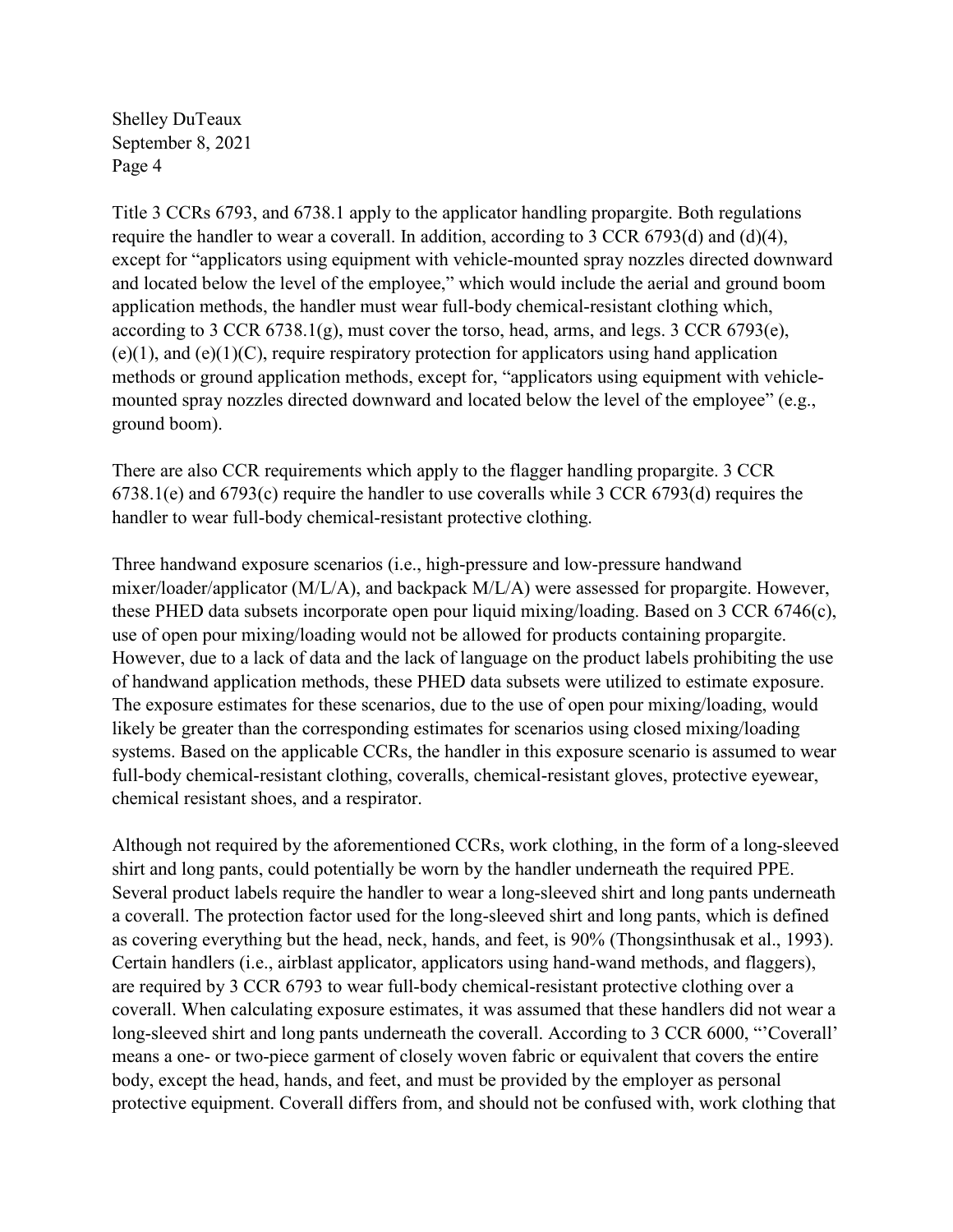can be required to be provided by the employee". In scenarios where full-body chemical-resistant clothing is not required but a coverall is required, the worker was assumed to wear a longsleeved shirt and long pants underneath the coverall.

Each handler exposure estimate consists of the 90% upper confidence limit on the 95<sup>th</sup> percentile of the PHED data and incorporates the product label maximum application rate and protection factors for work clothing, if applicable, and the required PPE (Beauvais et al., 2007; Frank, 2007; Thongsinthusak et al., 1993). Also incorporated into the estimate are the number of acres treated per day (U.S. EPA, 2001), the absorption rate (dermal absorption is 17% (Dong, 2013) and inhalation absorption is 100% (Frank, 2008)), and the default body weight of 70 kg for the worker (U.S. EPA, 1997). A combined dermal and inhalation STADD was calculated for each worker scenario. Systemic toxicity endpoint MOEs were then calculated using the combined STADD and the systemic oral POD of 0.8 mg/kg/day. Table 1 lists the highest STADD value and associated systemic toxicity endpoint MOE for each handler exposure scenario. MOEs below the target value of 100 indicate a concern.

|                                      | $\frac{1}{2}$ $\frac{1}{2}$ $\frac{1}{2}$ $\frac{1}{2}$ $\frac{1}{2}$ $\frac{1}{2}$ $\frac{1}{2}$ $\frac{1}{2}$ $\frac{1}{2}$ $\frac{1}{2}$ $\frac{1}{2}$ $\frac{1}{2}$ $\frac{1}{2}$ $\frac{1}{2}$ $\frac{1}{2}$ $\frac{1}{2}$ $\frac{1}{2}$ $\frac{1}{2}$ $\frac{1}{2}$ $\frac{1}{2}$ $\frac{1}{2}$ $\frac{1}{2}$ |                  |
|--------------------------------------|---------------------------------------------------------------------------------------------------------------------------------------------------------------------------------------------------------------------------------------------------------------------------------------------------------------------|------------------|
| <b>Exposure Scenario<sup>a</sup></b> | STADD <sup>b</sup>                                                                                                                                                                                                                                                                                                  | MOE <sup>c</sup> |
|                                      | (mg/kg/day)                                                                                                                                                                                                                                                                                                         | $(target = 100)$ |
| Ground Application Method            |                                                                                                                                                                                                                                                                                                                     |                  |
| Mixer/Loader (closed system,         | 0.039                                                                                                                                                                                                                                                                                                               | 21               |
| liquids, w/gloves)                   |                                                                                                                                                                                                                                                                                                                     |                  |
| Ground Application Method            |                                                                                                                                                                                                                                                                                                                     |                  |
| Mixer/Loader (wettable powder,       | 0.019                                                                                                                                                                                                                                                                                                               | 43               |
| water soluble pouch, w/gloves)       |                                                                                                                                                                                                                                                                                                                     |                  |
| Ground Boom Applicator (open         | 0.068                                                                                                                                                                                                                                                                                                               | 12               |
| cab)                                 |                                                                                                                                                                                                                                                                                                                     |                  |
| Aerial Application Method            |                                                                                                                                                                                                                                                                                                                     |                  |
| Mixer/Loader (closed system,         | 0.232                                                                                                                                                                                                                                                                                                               | 3                |
| liquid, w/gloves)                    |                                                                                                                                                                                                                                                                                                                     |                  |
| Aerial Application Method            |                                                                                                                                                                                                                                                                                                                     |                  |
| Mixer/Loader (wettable powder,       | 0.066                                                                                                                                                                                                                                                                                                               | 12               |
| water soluble pouch, w/gloves)       |                                                                                                                                                                                                                                                                                                                     |                  |
| Aerial Applicator (liquid, open      | 0.632                                                                                                                                                                                                                                                                                                               | 1                |
| cockpit)                             |                                                                                                                                                                                                                                                                                                                     |                  |
| <b>Airblast Application Method</b>   |                                                                                                                                                                                                                                                                                                                     |                  |
| Mixer/Loader (closed system,         | 0.010                                                                                                                                                                                                                                                                                                               | 82               |
| liquids)                             |                                                                                                                                                                                                                                                                                                                     |                  |
| Airblast Application Method          |                                                                                                                                                                                                                                                                                                                     |                  |
| Mixer/Loader (water soluble bags     | 0.008                                                                                                                                                                                                                                                                                                               | 106              |
| containing wettable powder, with     |                                                                                                                                                                                                                                                                                                                     |                  |
| gloves)                              |                                                                                                                                                                                                                                                                                                                     |                  |

Table 1. Highest Handler Short-Term Absorbed Daily Dosages (STADDs) and Corresponding Margins of Exposure (MOEs) for Systemic Toxicity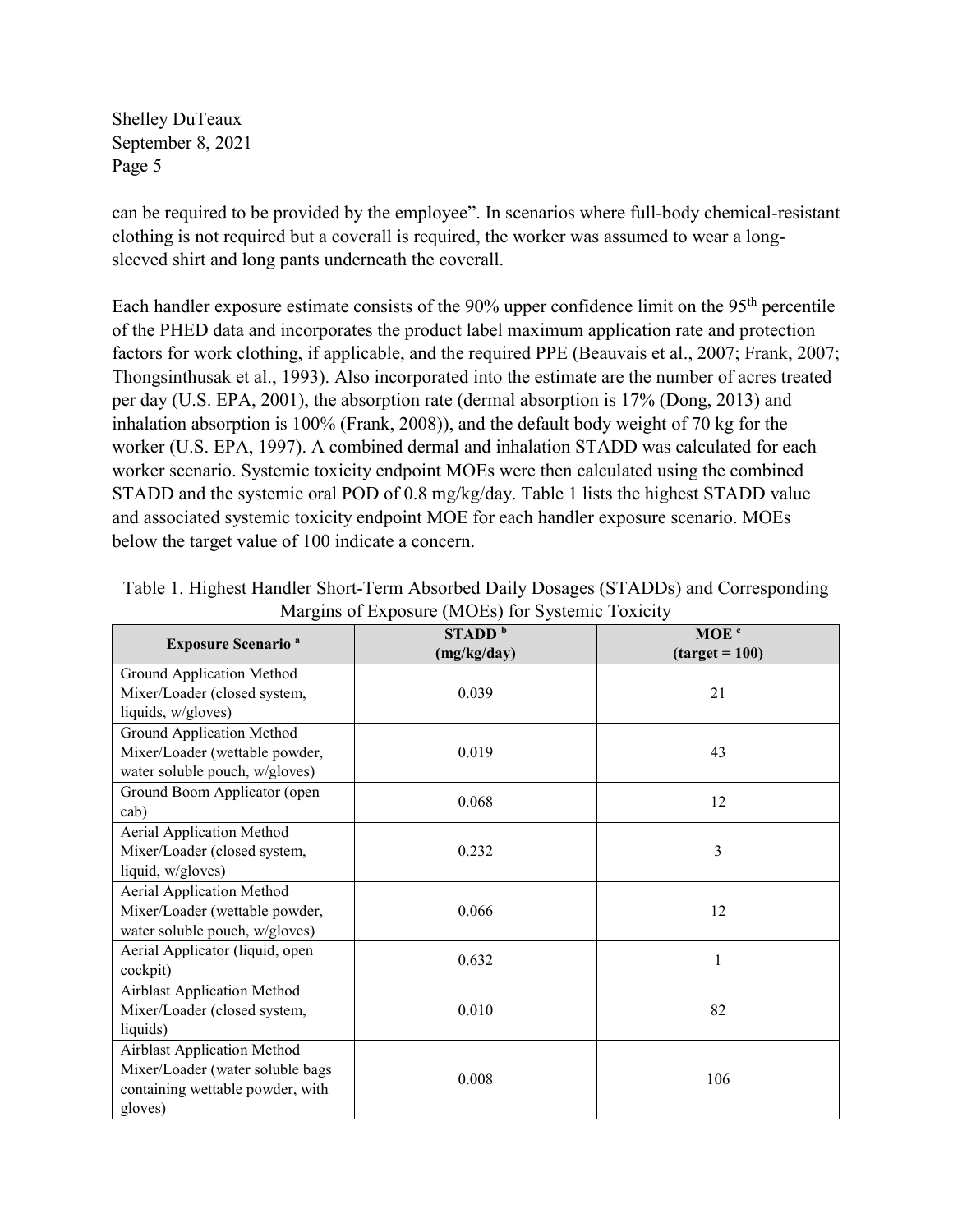| Airblast Applicator, open cab<br>(w/gloves)                | 0.472 |     |
|------------------------------------------------------------|-------|-----|
| Flagger (liquids)                                          | 0.150 |     |
| High-Pressure Handwand M/L/A<br>(open pour liquid M/L) $d$ | 1.743 | 0.5 |
| Low-Pressure Handwand M/L/A<br>(open pour liquid M/L) $d$  | 0.021 | 38  |
| Backpack M/L/A<br>(open pour liquid M/L) $d$               | 0.072 |     |

<sup>a</sup> The Pesticide Handler Exposure Database (PHED) exposure data for the hands, arms, legs, and torso were obtained from patch dosimeters located underneath the long-sleeved shirt, long pants, and gloves worn by the handler. Exposures were adjusted for the use of additional required personal protective equipment.

<sup>b</sup> The STADD value for each exposure scenario was generated using the associated PHED data subset short-term exposure rate in µg/lb of AI handled (Beauvais et al, 2007), the maximum product label application rate, the absorption factor (17% for dermal and 100% for inhalation), (Dong, 2013; Frank, 2008), the number of acres treated/day (U.S. EPA, 2001), and the body weight (70 kg) (U.S. EPA, 1997). Each STADD value was rounded to 3 decimal places:

#### Formulae:

STADD (dermal route of exposure) = [(PHED short-term dermal [non-hand] exposure rate (adjusted for use of required PPE) in µg/lb of AI handled + PHED short-term hand [with gloves] dermal exposure rate in µg/lb of AI handled) x (dermal absorption factor) x (number of acres treated/day) x (maximum product label application rate in lbs of AI/acre)]/(70 kg body weight)

STADD (inhalation route of exposure) =  $[(PHED short-term inhalation exposure rate in  $\mu g/lb$  of AI handled) x$ (inhalation absorption factor) x (number of acres treated/day) x (maximum product label application rate in lbs of AI/acre)]/(70 kg body weight)

STADD = STADD (dermal route of exposure) + STADD (inhalation route of exposure)

Sample Calculation (Ground Application Method Mixer/Loader [closed system, liquids, w/gloves]) STADD (dermal route of exposure) =  $[(9.28148 \text{ µg/lb Al handled} + 19.27068 \text{ µg/lb Al handled}) \times 0.172 \times (200$ acres treated/day) x (2.53125 lbs of AI/acre)]/70 kg body weight = 35.51685  $\mu g/kg/day$  or 0.03551685 mg/kg/day

STADD (inhalation route of exposure) =  $(0.43712 \text{ µg/lb Al handled}) \times 1 \times (200 \text{ acres treated/day}) \times (2.53125 \text{ lbs})$ of AI/acre)/70 kg body weight =  $3.16131 \mu g/kg/day$  or 0.00316131 mg/kg/day

 $STADD = 0.03551685$  mg/kg/day + 0.00316131 mg/kg/day = 0.039 mg/kg/day

<sup>c</sup> MOE = Acute oral systemic point of departure (0.8 mg/kg/day) ÷ STADD (mg/kg/day); target MOE = 100 (Lewis, 2020).

<sup>d</sup> The mixing/loading method for this scenario is open pour of liquid. 3 CCR 6746(c) requires that all methods using propargite utilize a closed mixing/loading system. However, due to a lack of data this PHED scenario was used. These data likely overestimate exposures.

As mentioned earlier, workers wearing full-body chemical-resistant clothing over a coverall are assumed to not wear a long-sleeved shirt and long pants underneath the coverall. Moreover, workers not wearing full-body chemical-resistant clothing over a coverall are assumed to wear a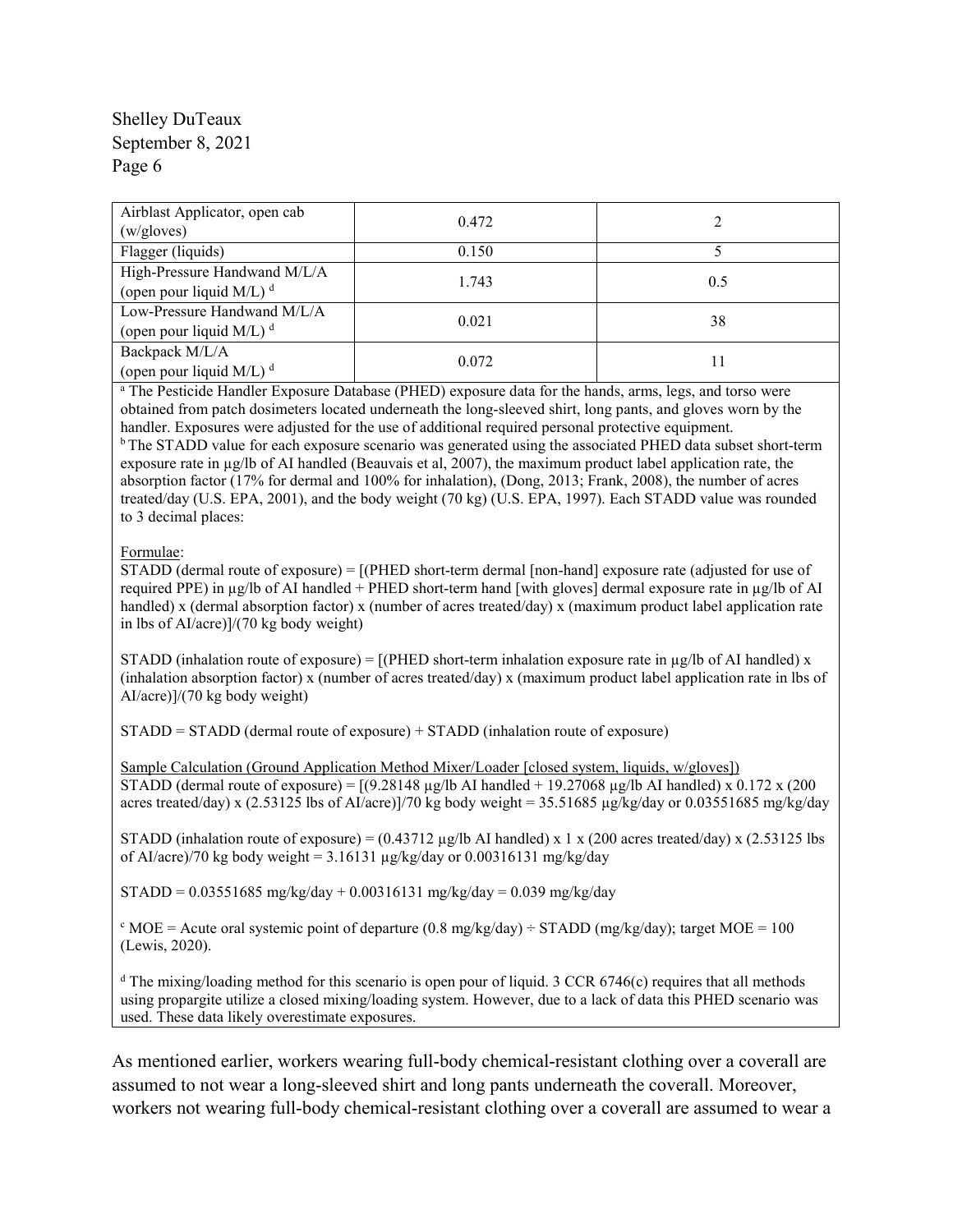long-sleeved shirt and long pants underneath the coverall. Table 2 shows the percent reduction in the STADD produced by the long-sleeved shirt and long pants in each handler exposure scenario. The handlers wearing the full-body chemical-resistant clothing over a coverall are the airblast applicator (open cab, with gloves), flagger (liquids), high-pressure handwand mixer/loader/applicator (M/L/A) (open pour liquid M/L), low-pressure handwand M/L/A (open pour liquid M/L), and backpack M/L/A (open pour liquid M/L). The impact of the long-sleeved shirt and long pants on the STADD varies amongst scenarios depending on the bodily distribution and levels of pesticide deposition. For example, if the bulk of exposure occurs on areas covered by the long-sleeved shirt and long pants (i.e., everything but the head, neck, hands, and feet) (Thongsinthusak et al., 1993), and the pesticide amounts are enough to penetrate the external layer(s) (i.e., coverall or full-body chemical-resistant clothing over coverall), then the additional layer of work clothing is effective at reducing exposure. In most cases, the reduction created by the additional work clothing layer is insufficient to result in an acceptable MOE.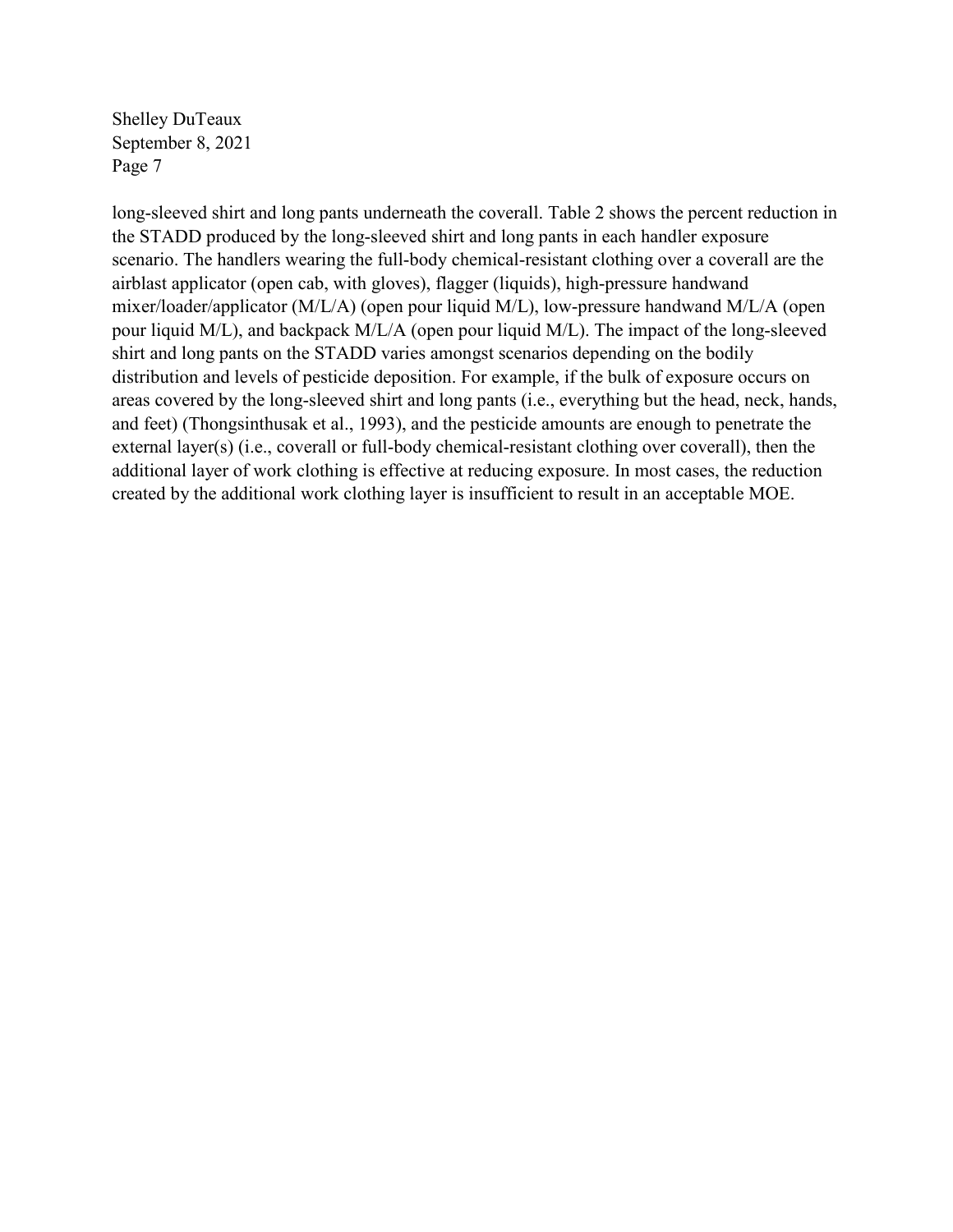|                                                                                                                          | (+) Long-Sleeved Shirt and<br><b>Long Pants</b> |                                         | $D$ $\vee$ $D \vee$ $D \vee$ $D \vee$ $D \vee$<br>(-) Long-Sleeved Shirt and<br><b>Long Pants</b> |                                         | % Reduction in<br><b>STADD</b> via Use                         |  |
|--------------------------------------------------------------------------------------------------------------------------|-------------------------------------------------|-----------------------------------------|---------------------------------------------------------------------------------------------------|-----------------------------------------|----------------------------------------------------------------|--|
| <b>Exposure Scenario<sup>a</sup></b>                                                                                     | STADD <sup>b</sup><br>(mg/kg/day)               | MOE <sup>c</sup><br>$(target =$<br>100) | STADD <sup>b</sup><br>(mg/kg/day)                                                                 | MOE <sup>c</sup><br>$(target =$<br>100) | of Long-Sleeved<br><b>Shirt and Long</b><br>Pants <sup>d</sup> |  |
| Ground Application<br>Method Mixer/Loader<br>(closed system, liquids,<br>w/gloves)                                       | 0.039                                           | 21                                      | 0.064                                                                                             | 13                                      | 39                                                             |  |
| Ground Application<br>Method Mixer/Loader<br>(wettable powder, water<br>soluble pouch, w/gloves)                         | 0.019                                           | 43                                      | 0.044                                                                                             | 18                                      | 57                                                             |  |
| Ground Boom Applicator<br>(open cab)                                                                                     | 0.068                                           | 12                                      | 0.122                                                                                             | $\tau$                                  | 44                                                             |  |
| <b>Aerial Application Method</b><br>Mixer/Loader (closed<br>system, liquid, w/gloves)                                    | 0.232                                           | 3                                       | 0.384                                                                                             | 2                                       | 40                                                             |  |
| Aerial Application Method<br>Mixer/Loader (wettable<br>powder, water soluble<br>pouch, w/gloves)                         | 0.066                                           | 12                                      | 0.155                                                                                             | 5                                       | 57                                                             |  |
| Aerial Applicator (liquid,<br>open cockpit)                                                                              | 0.632                                           | $\mathbf{1}$                            | 1.735                                                                                             | $\mathbf{1}$                            | 64                                                             |  |
| <b>Airblast Application</b><br>Method Mixer/Loader<br>(closed system, liquids)                                           | 0.010                                           | 82                                      | 0.016                                                                                             | 50                                      | 38                                                             |  |
| <b>Airblast Application</b><br>Method Mixer/Loader<br>(water soluble bags<br>containing wettable<br>powder, with gloves) | 0.008                                           | 106                                     | 0.018                                                                                             | 45                                      | 56                                                             |  |
| Airblast Applicator, open<br>cab (w/gloves)                                                                              | 0.465                                           | $\overline{2}$                          | 0.472                                                                                             | $\overline{2}$                          | $\mathbf{1}$                                                   |  |
| Flagger (liquids)                                                                                                        | 0.140                                           | 6                                       | 0.150                                                                                             | 5                                       |                                                                |  |
| High-Pressure Handwand<br>M/L/A<br>(open pour liquid M/L) <sup>e</sup>                                                   | 1.305                                           | 0.6                                     | 1.743                                                                                             | 0.5                                     | 25                                                             |  |
| Low-Pressure Handwand<br>M/L/A<br>(open pour liquid M/L) <sup>e</sup>                                                    | 0.020                                           | 41                                      | 0.021                                                                                             | 38                                      | $\tau$                                                         |  |
| Backpack M/L/A<br>(open pour liquid M/L) <sup>e</sup>                                                                    | 0.020                                           | 41                                      | 0.072                                                                                             | 11                                      | 72                                                             |  |

Table 2. Long-Sleeved Shirt and Long Pants: Impact on Handler Short-Term Absorbed Daily Dosage (STADD)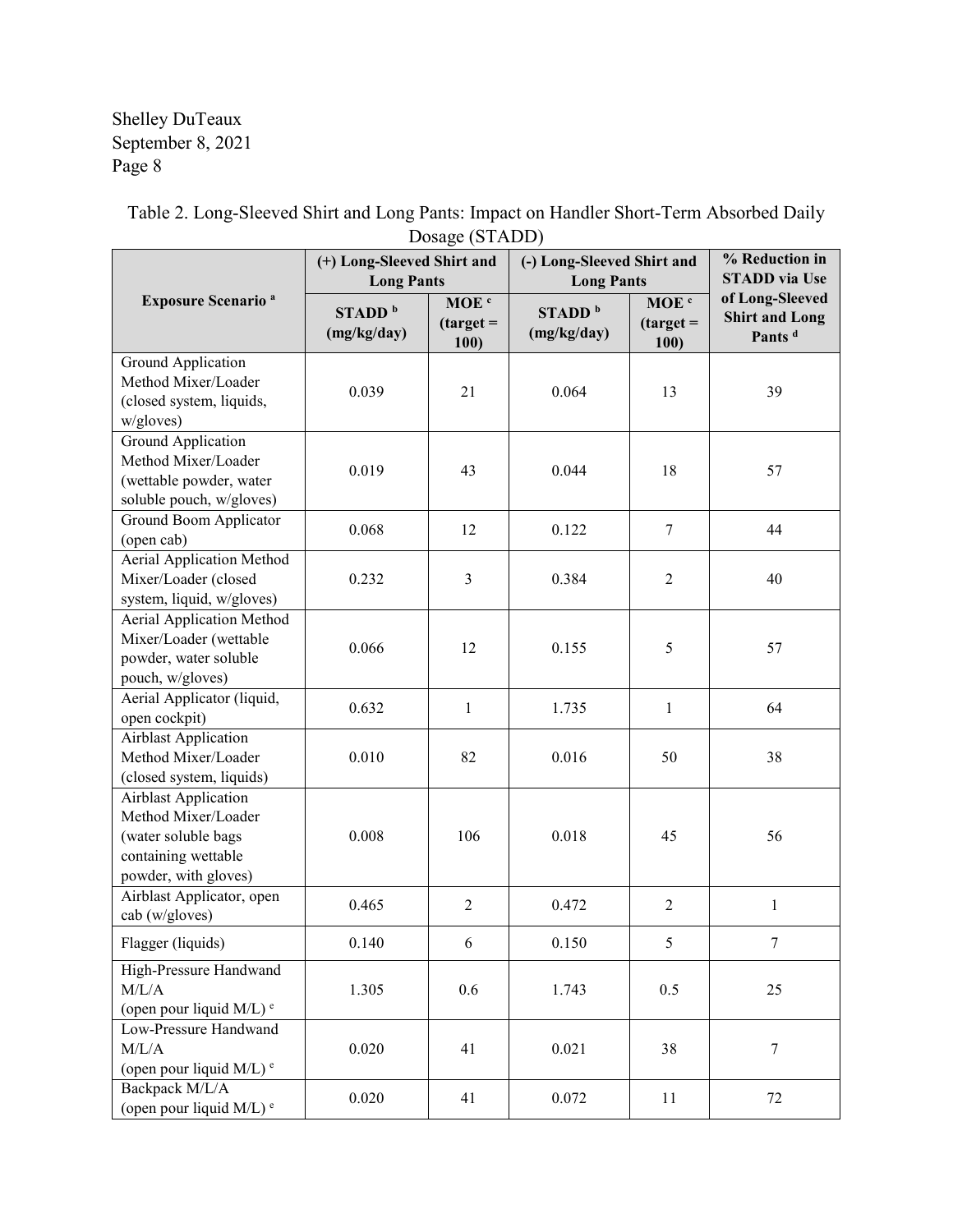<sup>a</sup> The Pesticide Handler Exposure Database (PHED) exposure data for the hands, arms, legs, and torso were obtained from patch dosimeters located underneath the long-sleeved shirt, long pants, and gloves worn by the handler. Exposures were adjusted for the use of additional required personal protective equipment and, depending on the handler exposure scenario, the long-sleeved shirt and long pants.<br><sup>b</sup> The STADD value for each exposure scenario was generated using the associated PHED data subset short-term

exposure rate in µg/lb of AI handled (Beauvais et al, 2007), the maximum product label application rate, the absorption factor (17% for dermal and 100% for inhalation), (Dong, 2013; Frank, 2008), the number of acres treated/day (U.S. EPA, 2001), and the body weight (70 kg) (U.S. EPA, 1997). Each STADD value was rounded to 3 decimal places:

#### Formulae

STADD (dermal route of exposure) = [(PHED short-term dermal [non-hand] exposure rate (adjusted for use of required PPE) in µg/lb of AI handled + PHED short-term hand [with gloves] dermal exposure rate in µg/lb of AI handled) x (dermal absorption factor) x (number of acres treated/day) x (maximum product label application rate in lbs of AI/acre)]/(70 kg body weight)

STADD (inhalation route of exposure) =  $[(PHED short-term inhalation exposure rate in  $\mu g/lb$  of AI handled) x$ (inhalation absorption factor) x (number of acres treated/day) x (maximum product label application rate in lbs of AI/acre)]/(70 kg body weight)

STADD = STADD (dermal route of exposure) + STADD (inhalation route of exposure)

Sample Calculation (Ground Application Method Mixer/Loader [closed system, liquids, w/gloves]) STADD (dermal route of exposure) =  $[(9.28148 \text{ µg/lb Al handled} + 19.27068 \text{ µg/lb Al handled}) \times 0.172 \times (200$ acres treated/day) x (2.53125 lbs of AI/acre)]/70 kg body weight = 35.51685 µg/kg/day or 0.03551685 mg/kg/day

STADD (inhalation route of exposure) =  $(0.43712 \text{ µg/lb Al handled}) \times 1 \times (200 \text{ acres treated/day}) \times (2.53125 \text{ lbs})$ of AI/acre)/70 kg body weight =  $3.16131 \mu$ g/kg/day or 0.00316131 mg/kg/day

 $STADD = 0.03551685$  mg/kg/day + 0.00316131 mg/kg/day = 0.039 mg/kg/day

 $c$  MOE = Acute oral systemic point of departure (0.8 mg/kg/day) ÷ STADD (mg/kg/day); target MOE = 100 (Lewis, 2020).

<sup>d</sup> Percent Reduction in STADD

= 100% x  $\left(\frac{\text{STADD without long sieved shirt and long pants} - \text{STADD with long sieved shirt and long parts}}{\text{STADD without long sieved shirt and long pants}}\right)$ 

<sup>e</sup> The mixing/loading method for this scenario is open pour of liquid. 3 CCR 6746(c) requires that all methods using propargite utilize a closed mixing/loading system. However, due to a lack of data this PHED scenario was used. These data likely overestimate exposures.

In addition to systemic toxicity, propargite has a dermal irritation toxicity endpoint with a POD of 0.7 mg/cm<sup>2</sup>. The exposure estimates generated for calculating the MOEs utilized the body part (i.e., head, neck, chest, back, upper arms, lower arms, thighs, lower legs, feet, and hands), surface pesticide amounts used to calculate the STADDs and the corresponding body part surface areas (Beauvais et al., 2007; Beauvais, 2007). As with the STADDs, the body part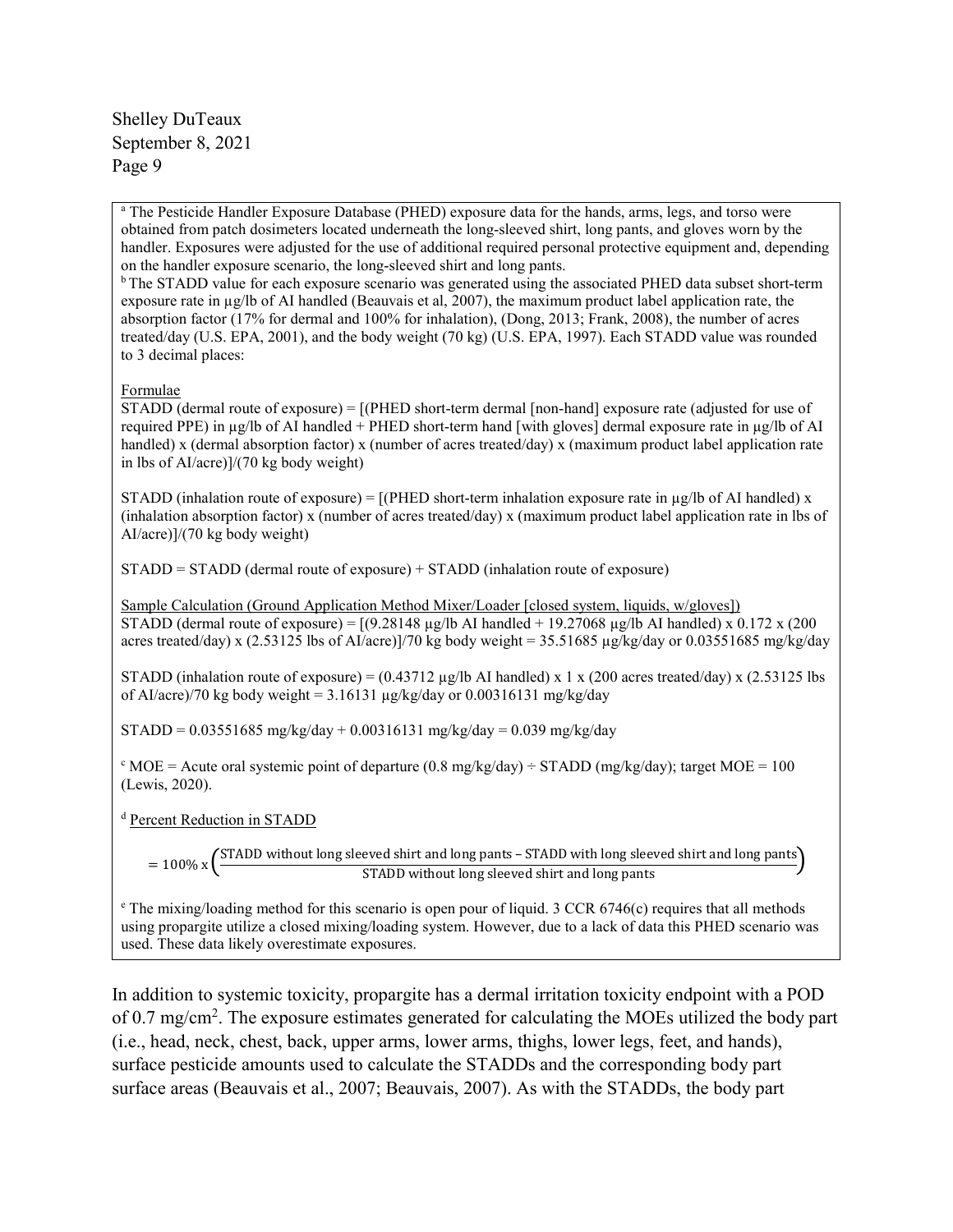surface concentration calculations incorporated protection factors for the required PPE and, depending on the handler scenario, long-sleeved shirt and long pants. The dermal toxicity endpoint MOEs below 30 are presented in Table 3. MOEs below this target value indicate a concern.

Table 3. Handler Body Parts with Associated Dermal Toxicity Estimated Margins of Exposure  $(MOEs) < 30$ 

| <b>Exposure Scenario</b>                                                                                                                                                                                                                                                                                                                                   | Patch Location <sup>a</sup> | MOE <sub>b</sub> |  |  |
|------------------------------------------------------------------------------------------------------------------------------------------------------------------------------------------------------------------------------------------------------------------------------------------------------------------------------------------------------------|-----------------------------|------------------|--|--|
|                                                                                                                                                                                                                                                                                                                                                            |                             | $(target = 30)$  |  |  |
| Airblast Applicator, open cab (w/gloves)                                                                                                                                                                                                                                                                                                                   | head (all)                  |                  |  |  |
| Aerial Application Method Mixer/Loader (closed system, liquids,<br>w/gloves)                                                                                                                                                                                                                                                                               | hand (w/gloves)             | 11               |  |  |
| Aerial Applicator (liquid, open cockpit)                                                                                                                                                                                                                                                                                                                   | head (all)                  | 19               |  |  |
|                                                                                                                                                                                                                                                                                                                                                            | hand $(w/gloves)$           | 6                |  |  |
| Flagger (liquids)                                                                                                                                                                                                                                                                                                                                          | hand (w/gloves)             | 28               |  |  |
| High-Pressure Handwand Mixer/Loader/Applicator                                                                                                                                                                                                                                                                                                             | head (all)                  | 6                |  |  |
| (open pour, liquid Mixer/Loader) <sup>c</sup>                                                                                                                                                                                                                                                                                                              | hand (w/gloves)             | າ                |  |  |
| <sup>a</sup> The Pesticide Handler Exposure Database (PHED) (Beauvais et al., 2007) exposure data for the arms, legs,<br>torso, and hands were obtained from dosimeters located underneath the long-sleeved shirt, long pants, and gloves<br>worn by the handler. Exposures were adjusted for the use of additional required personal protective equipment |                             |                  |  |  |

and, depending on the handler exposure scenario, long-sleeved shirt and long pants.<br><sup>b</sup> Margin of Exposure (MOE) = Acute local dermal point of departure (0.7 mg/cm<sup>2</sup>) ÷ surface concentration in mg/cm2 ; target MOE = 30 (Lewis, 2020).

 $c$  The mixing/loading method for this scenario is open pour of liquid. 3 CCR 6746(c) requires that all methods using propargite utilize a closed mixing/loading system. However, due to a lack of data, this PHED (Beauvais et al., 2007) scenario was used. These data likely overestimate actual exposures.

Table 4 lists the reentry worker exposure scenario and associated STADD and MOE for each crop group represented on the product labels. The STADD and associated MOE either represent the highest exposure case or the only case present on the product labels. Exposure estimates were calculated for workers entering the treated field immediately after the REI or PHI. Crop-specific REIs are listed on the product label and in 3 CCR 6772. This regulation requires that the REI used for a given crop be the longer of the two provided. Reentry worker exposures were estimated according to this requirement.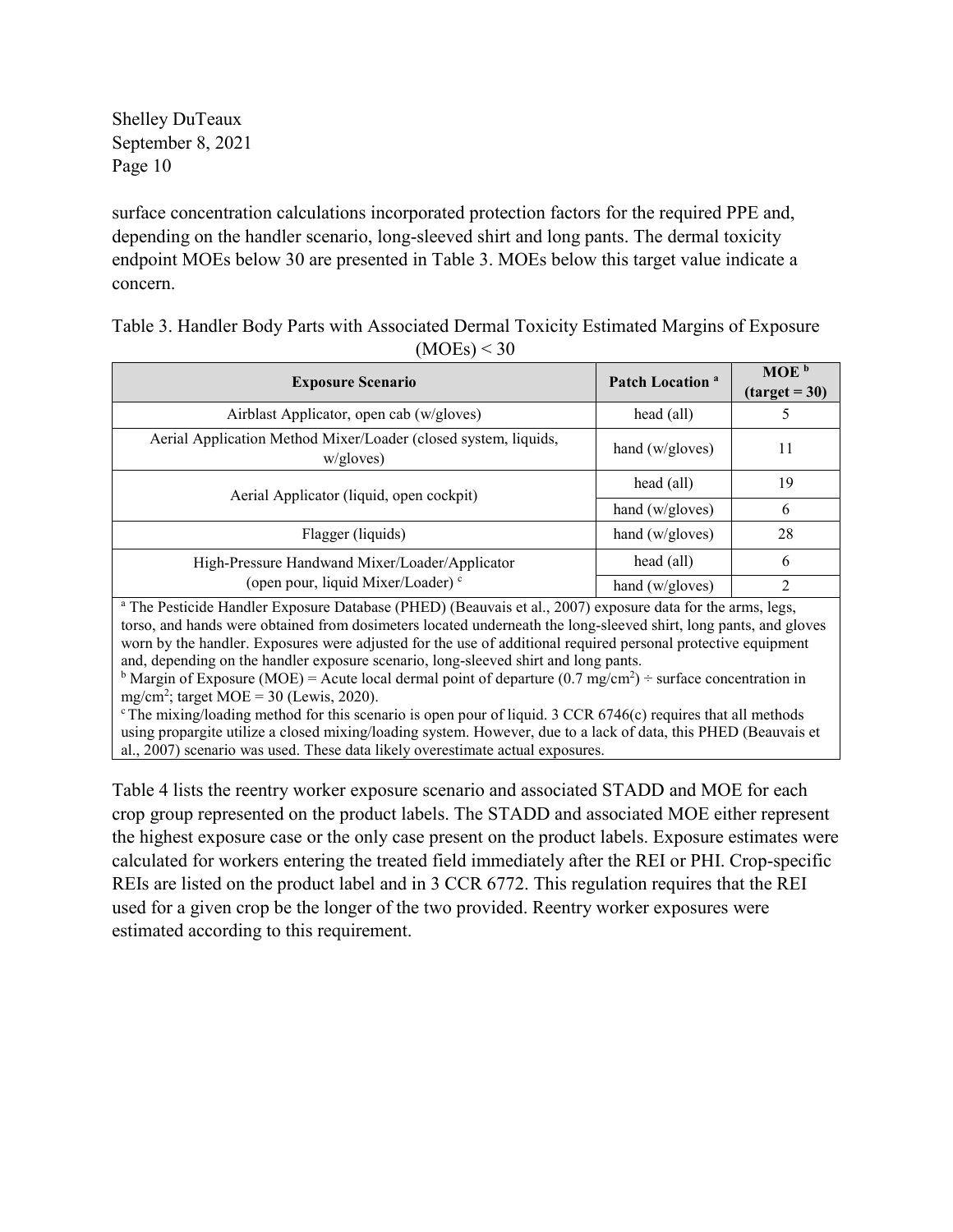> Table 4. Reentry Worker Short-Term Absorbed Daily Dosages (STADDs) and Estimated Systemic Toxicity Margins of Exposure (MOEs) for each Crop Group Represented on the Product Labels<sup>a</sup>

| <b>Crop Group</b>              | Reentry Activity <sup>b</sup>      | <b>STADD</b>    | <b>MOE</b>                                |
|--------------------------------|------------------------------------|-----------------|-------------------------------------------|
|                                |                                    | $(mg/kg/day)^c$ | $\frac{1}{q}$ (target = 100) <sup>d</sup> |
|                                | Scouting                           | 0.012           | 67                                        |
| Field/Row                      | Irrigation (hand-set)              | 0.021           | 39                                        |
| (sweet corn)                   | Weeding (hand)                     | 0.001           | 1057                                      |
|                                | Detasseling                        | 0.095           | 8                                         |
|                                | Harvesting (hand)                  | 0.035           | 23                                        |
|                                | Scouting                           | 0.001           | 1020                                      |
| Vegetable, Root<br>(potato)    | Irrigation (hand set)              | 0.007           | 113                                       |
|                                | Weeding (hand)                     | 0.000           | 3060                                      |
|                                | Scouting                           | 0.013           | 64                                        |
|                                | Orchard maintenance                | 0.002           | 370                                       |
| Nut Trees<br>(almond)          | Transplanting                      | 0.005           | 161                                       |
|                                | Poling                             | 0.002           | 370                                       |
|                                | Harvesting (mechanical shaking)    | 0.003           | 282                                       |
|                                | Scouting                           | 0.006           | 138                                       |
|                                | Irrigation (hand-set)              | 0.017           | 47                                        |
|                                | Weeding (hand)                     | 0.006           | 138                                       |
| Bunch/Bundle                   | Stripping                          | 0.006           | 138                                       |
| (hop)                          | Transplanting                      | 0.002           | 385                                       |
|                                | Tying and Training                 | 0.006           | 138                                       |
|                                | Harvesting (mechanically assisted) | 0.013           | 63                                        |
|                                | Scouting                           | 0.008           | 105                                       |
|                                | Hand-weeding                       | 0.001           | 607                                       |
| <b>Fruit Trees</b><br>(dates)  | Hand-pruning                       | 0.018           | 43                                        |
|                                | Dethorning tree                    | 0.018           | 43                                        |
|                                | Transplanting                      | 0.003           | 264                                       |
|                                | Scouting                           | 0.002           | 335                                       |
|                                | Tying/Training                     | 0.021           | 39                                        |
|                                | Hand Pruning                       | 0.002           | 335                                       |
|                                | Irrigation (hand-set)              | 0.007           | 113                                       |
| Vine/Trellis<br>(table grapes) | Hand-weeding                       | 0.002           | 335                                       |
|                                | Transplanting                      | 0.001           | 931                                       |
|                                | Leaf Pulling                       | 0.021           | 39                                        |
|                                | Girdling                           | 0.072           | 11                                        |
|                                | Turning                            | 0.072           | 11                                        |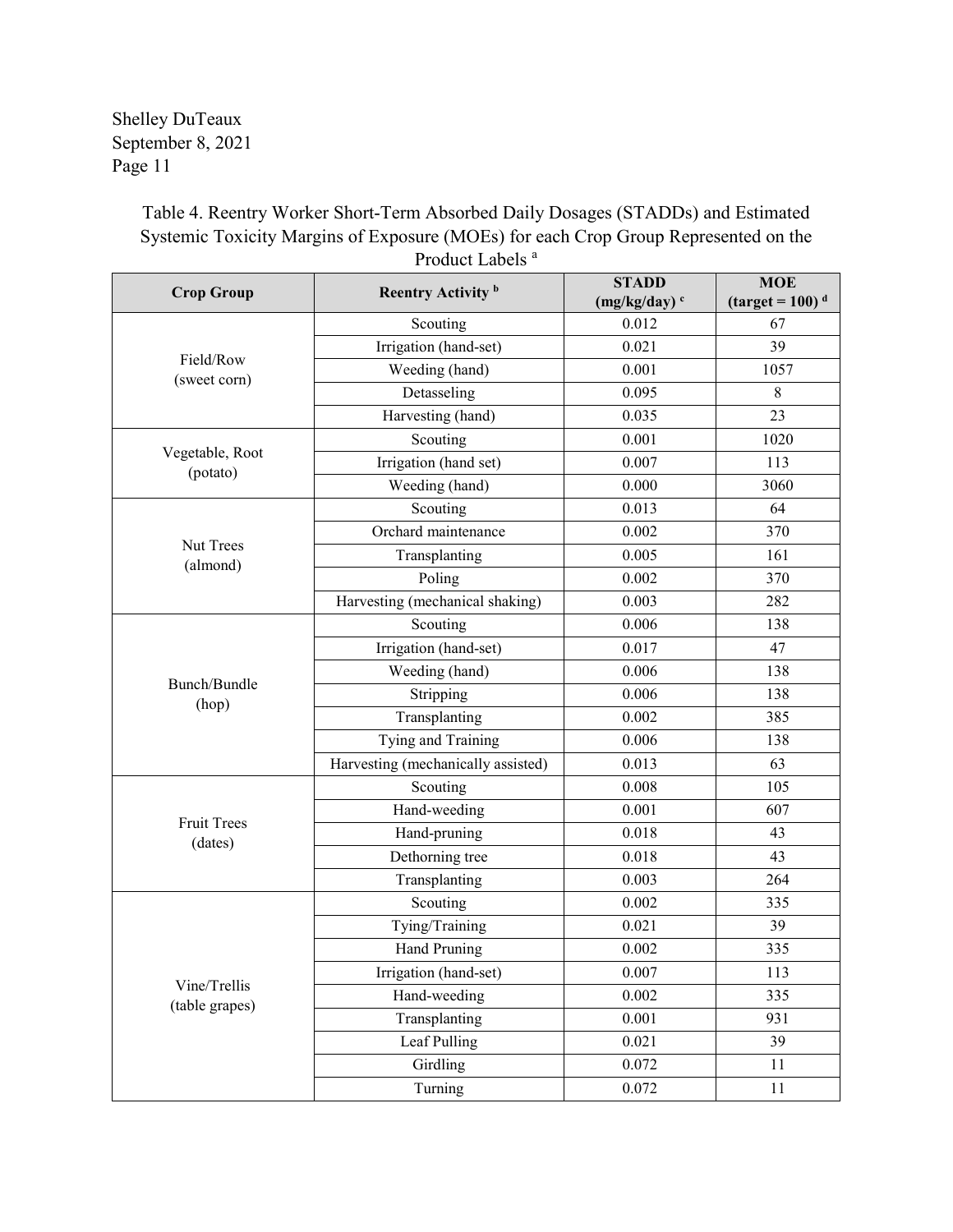> Table 4. Reentry Worker Short-Term Absorbed Daily Dosages (STADDs) and Estimated Systemic Toxicity Margins of Exposure (MOEs) for each Crop Group Represented on the Product Labels<sup>a</sup>

| <b>Crop Group</b>                    | Reentry Activity <sup>b</sup> | <b>STADD</b>    | <b>MOE</b>                                |
|--------------------------------------|-------------------------------|-----------------|-------------------------------------------|
|                                      |                               | $(mg/kg/day)^c$ | $\frac{1}{q}$ (target = 100) <sup>d</sup> |
|                                      | Harvesting (hand)             | 0.021           | 39                                        |
|                                      | Scouting                      | 0.013           | 63                                        |
| Berry, low                           | Weeding                       | 0.001           | 985                                       |
| (blueberries, low bush)              | Irrigation (hand-set)         | 0.022           | 36                                        |
|                                      | Transplanting                 | 0.003           | 300                                       |
|                                      | Hand-pruning/shaping          | 0.016           | 52                                        |
|                                      | Scouting                      | 0.016           | 52                                        |
| <b>Evergreen Trees</b>               | Hand-weeding                  | 0.003           | 299                                       |
| (Christmas trees)                    | Irrigation (hand-set)         | 0.051           | 16                                        |
|                                      | Transplanting                 | 0.006           | 130                                       |
|                                      | Grading/tagging               | 0.003           | 299                                       |
|                                      | Container moving              | 0.003           | 246                                       |
|                                      | Pinching                      | 0.003           | 246                                       |
|                                      | Hand-pruning                  | 0.003           | 246                                       |
| Flowers, cut<br>(roses, field grown) | Hand-weeding                  | 0.003           | 246                                       |
|                                      | Irrigation (hand-set)         | 0.027           | 30                                        |
|                                      | Scouting                      | 0.003           | 246                                       |
|                                      | Transplanting                 | 0.003           | 246                                       |

<sup>a</sup> The transfer coefficient (TC) and dislodgeable foliar residue (DFR) values for a given activity and representative crop were incorporated into the following formula developed by Zweig *et al*. (1984 and 1985). The ADD is the absorbed daily dosage:

ADD  $(\mu g / kg / day) = \frac{DA \times DFR (\mu g / cm^2) \times TC (cm^2 / hour) \times ED (hours / day)}{BW (kg)}$ 

The assumed exposure duration (ED) is 8 hours, the dermal absorption (DA) rate is 17.2%, and the adult bodyweight is 70 kg (U.S. EPA, 1997). Crop groups and TC values were obtained from U.S. EPA's Scientific Advisory Panel for Exposure (ExpoSAC) Policy 3 document (U.S. EPA, 2017). The specific crop in parenthesis underneath the group is the only product label crop in the group or the crop with the highest associated reentry worker exposure estimates. The restricted entry interval (REI) and preharvest interval (PHI) DFR values were estimated using regression analysis of registrant propargite DFR data (Andrews, 2000). DFR values were adjusted to the product label maximum application rate. If the worker enters the treated field post-restricted entry interval (REI), no protective personal equipment is required. Hence, protection factors were not incorporated into the exposure estimates. The Short-Term Absorbed Daily Dosage (STADD) values were rounded to 3 decimal places. b Reentry activity: activities carried out by workers entering the treated field immediately after the REI or PHI (U.S. EPA, 2017).

<sup>c</sup> STADD: Short-Term Absorbed Daily Dosage

<sup>d</sup> MOE (Margin of Exposure)= Acute oral systemic point of departure (0.8 mg/kg/day) ÷ STADD (mg/kg/day); target  $MOE = 100$ .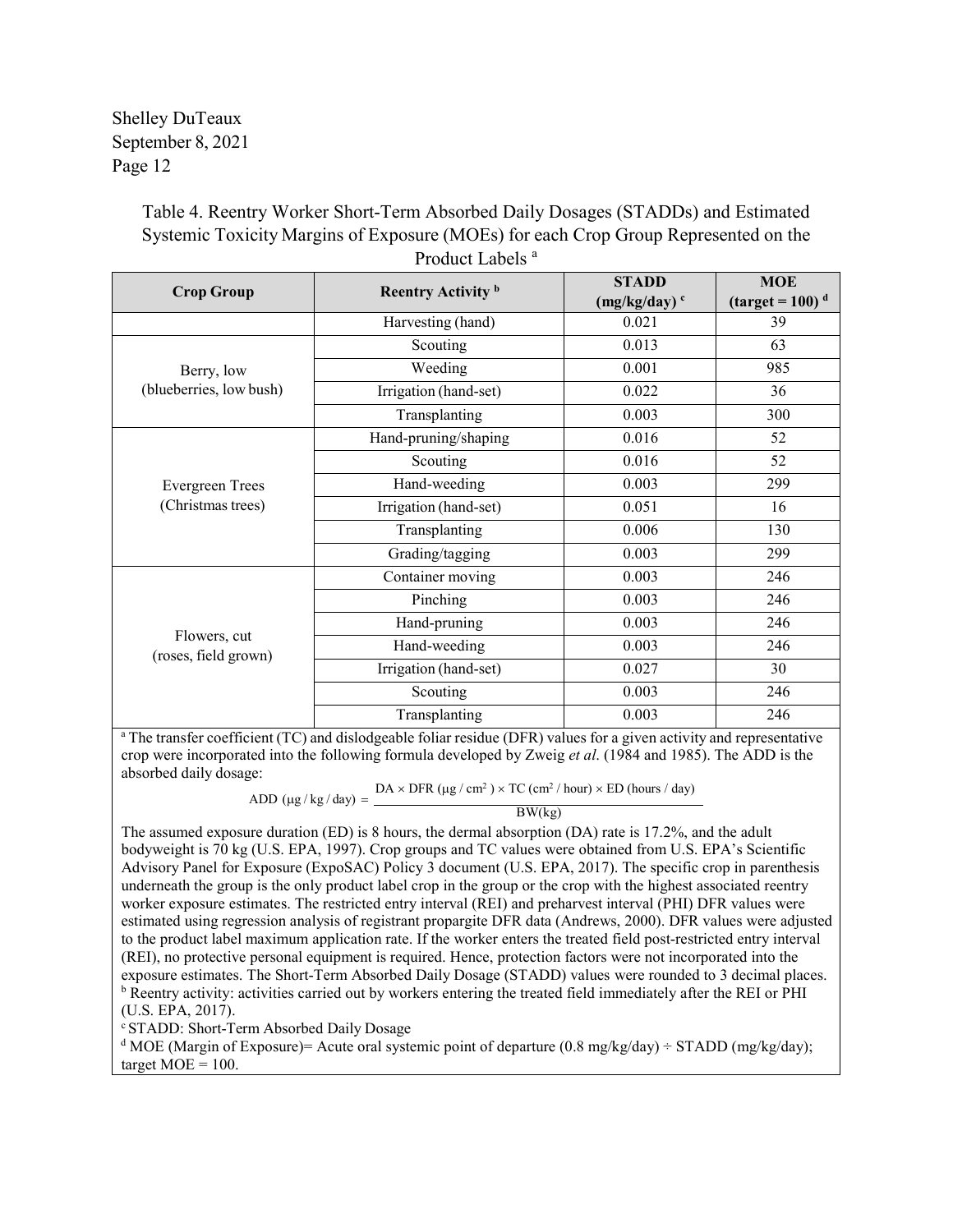In addition to systemic toxicity, propargite has a dermal irritation toxicity endpoint with a POD of 0.7 mg/cm<sup>2</sup>. The exposure estimates generated for calculating the MOEs consisted of the estimated body part (e.g., face, neck, front torso, rear torso, legs, arms, and hands), surface pesticide amounts for various reentry activities and crops (Eberhart & Ellisor, 1993; Honeycutt, 1993; Klonne, Artz, & Rotondaro, 1999a; Klonne, 1999b; Klonne, Fuller, & Honeycutt, 1999c; Klonne, Fuller, & Howell, 2000; Klonne, Fuller, & Belcher, 2001; Korpalski, 1993a; Korpalski, 1993b; Leighton, 1999), divided by the default surface area of the body part (Beauvais, 2007). The dermal toxicity endpoint MOEs below 30 are presented in Table 5. MOEs below this target value indicate a concern.

Table 5. Product Label Reentry Worker Scenarios with Dermal Toxicity Margins of Exposure  $(MOEs) < 30<sup>a</sup>$ 

| Product Label <sup>b</sup>                                                                                                                                                                                                                                                                                                                                                                                                  | Crop   | <b>Reentry Worker Scenario</b> | <b>Body Part</b> | MOE <sup>c</sup><br>$(target = 30)$ |  |  |
|-----------------------------------------------------------------------------------------------------------------------------------------------------------------------------------------------------------------------------------------------------------------------------------------------------------------------------------------------------------------------------------------------------------------------------|--------|--------------------------------|------------------|-------------------------------------|--|--|
| Comite                                                                                                                                                                                                                                                                                                                                                                                                                      | jojoba | hand-harvesting                | hands            | 14                                  |  |  |
| Decimite                                                                                                                                                                                                                                                                                                                                                                                                                    | jojoba | hand-harvesting                | hands            | 15                                  |  |  |
| Victimite                                                                                                                                                                                                                                                                                                                                                                                                                   | jojoba | hand-harvesting                | hands            | 15                                  |  |  |
| <sup>a</sup> Dermal irritation acute adjusted No Observable Effect Level (NOEL) is 0.7 mg/cm <sup>2</sup> (Lewis, 2020)<br><sup>b</sup> Current CA registered product labels: Comite, Decimite, Omite-30WS, Endomite, Omite-6E, Mitomax 6EC,<br>and Victimite<br>$\epsilon$ MOE = Acute local dermal point of departure POD (0.7 mg/cm <sup>2</sup> ) ÷ surface concentration in mg/cm <sup>2</sup> ; target<br>$MOE = 30.$ |        |                                |                  |                                     |  |  |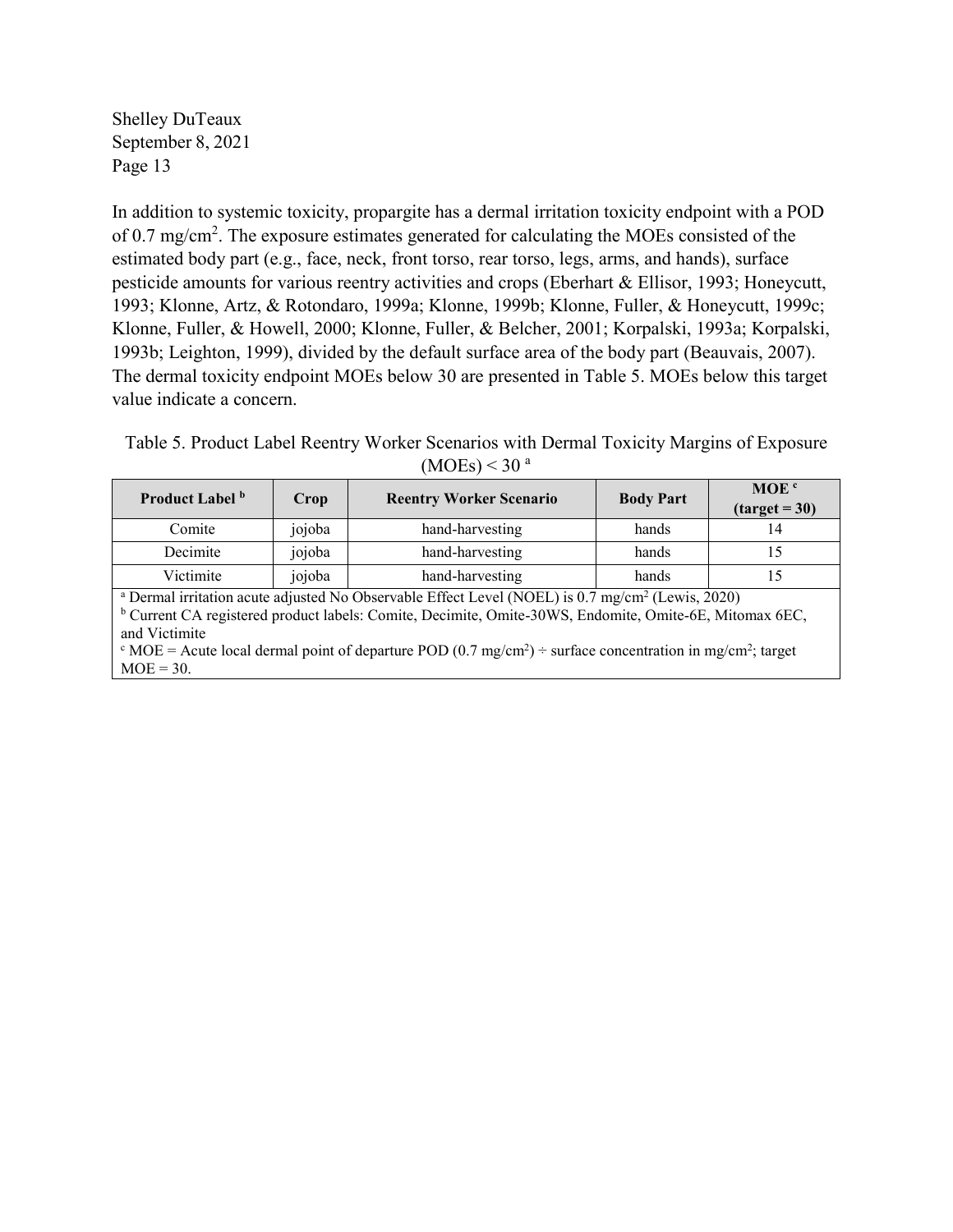### **References**

Andrews, C. 2000. HSM-00011: Worker Health and Safety Branch Policy on the Statistical Analysis for Dislodgeable Foliar Residue Data. Department of Pesticide Regulation, California Environmental Protection Agency, 1001 I Street, Box 4015. Sacramento, California 95812.

Beauvais, S., Powell, S., and Zhao, W., 2007. HS-1826: Surrogate Handler Exposure Estimates for Use in Assessments by the California Department of Pesticide Regulation. Department of Pesticide Regulation, California Environmental Protection Agency, 1001 I Street, Box 4015. Sacramento, California 95812.

Beauvais, S. 2007. Exposure Assessment Lecture Series with Body Part Surface Areas Obtained or Derived from U.S. EPA, 1997. *Exposure Factors Handbook.* EPA/600/P-95/002. Office of Health and Environmental Assessment, Washington, DC.

Dong, M. H., 2013. HS-1527: Human Pesticide Exposure Assessment Propargite (A Miticide for the Control of Spider Mites on a Variety of Agricultural Commodities). Worker Health and Safety Branch, Department of Pesticide Regulation, California Environmental Protection Agency, 1001 I Street, Box 4015. Sacramento, California 95812.

Eberhart, D.C., and Ellisor, G.K., 1993. Evaluation of Worker Exposure to Tribufos During Harvesting of Cotton Treated with DEF 6 (Study Number: AR1004). Mobay Corporation (BayerUSA, Inc.) Agricultural Chemicals Division, Box 4913, Kansas City, Mo. 64120. Report Date: March 15, 1993.

Frank, J.P., 2007. HSM-07005: Method for Approximating Confidence Limits for Upper Bound and Mean Exposure Estimates from the Pesticide Handlers Exposure Database (PHED). Department of Pesticide Regulation, California Environmental Protection Agency, 1001 I Street, Box 4015. Sacramento, California 95812.

Frank, J.P., 2008. HSM-08011: Default Inhalation Retention/Absorption Values to be used for Estimating Exposure to Airborne Pesticides. Sacramento, CA: California Department of Pesticide Regulation, California Environmental Protection Agency, 1001 I Street, Box 4015. Sacramento, California 95812.

Honeycutt, R.C., 1993. Worker Reentry Exposure to Profenofos in Cotton Treated with Curacron® 8E (Study Number: AR1006). Ciba Plant Protection, Ciba-Geigy Corporation, P.O. Box 18300, Greensboro, North Carolina 27419. Study Completion Date: May 21, 1993.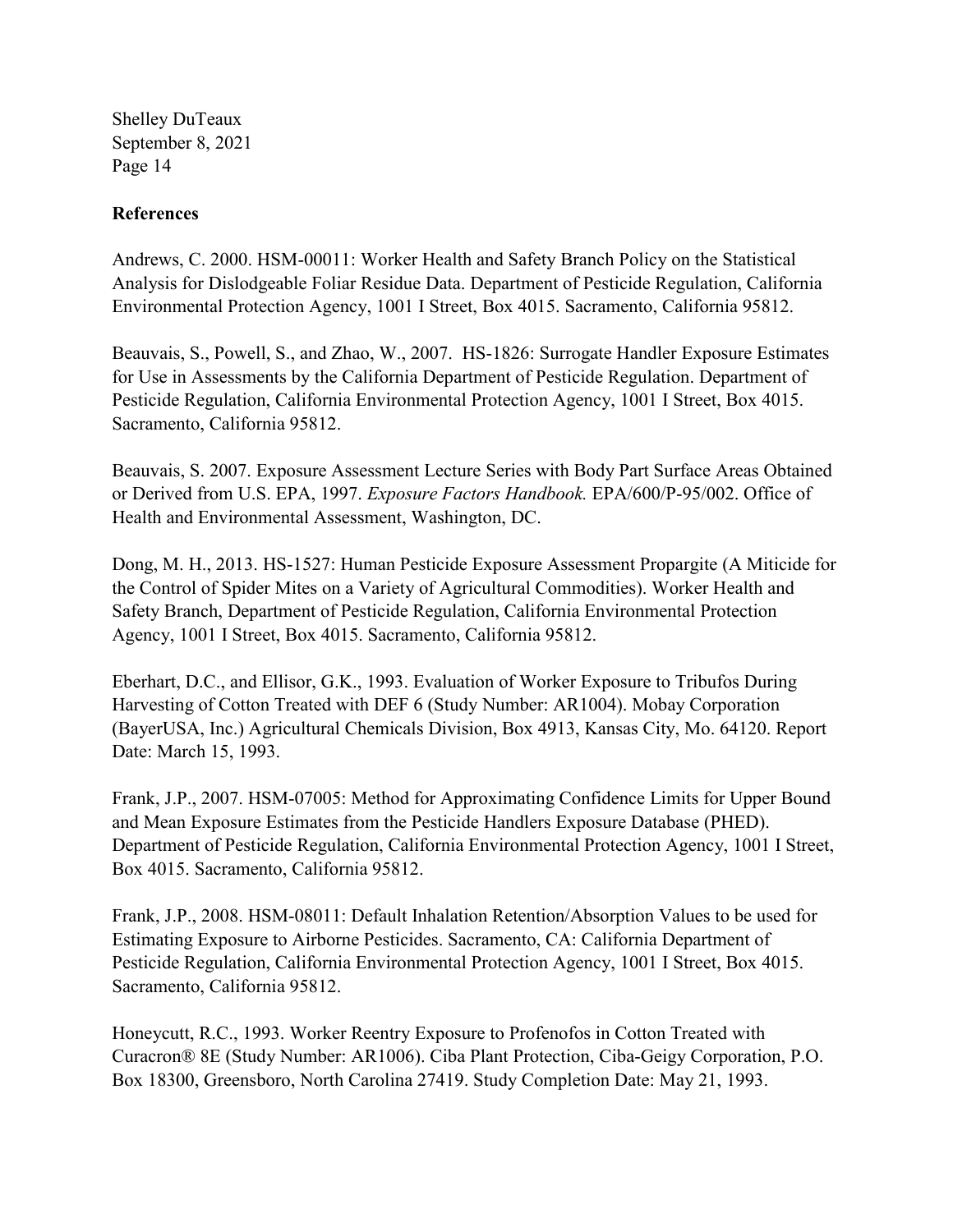Klonne, D.R., Artz, S.C., and Rotondaro, A., 1999a. Determination of Dermal and Inhalation Exposure to Reentry Workers during Scouting in Dry Peas (Study Number: ARF021). Agricultural Reentry Task Force. Report Date: September 8, 1999.

Klonne, D.R., Artz, S.C., Bruce, E.D., and Belcher, T., 1999b. Determination of Dermal and Inhalation Exposure to Reentry Workers during Scouting in Grapes (Study Number: ARF023). Agricultural Reentry Task Force. Report Date: November 4, 1999.

Klonne, D.R., Fuller, R., and Honeycutt, R., 1999c. Determination of Dermal and Inhalation Exposure to Reentry Workers during Scouting in Sweet Corn (Study Number: ARF009). Agricultural Reentry Task Force. Report Date: November 8, 1999.

Klonne, D.R., Fuller, R., and Howell, C., 2000. Determination of Dermal and Inhalation Exposure to Reentry Workers during Hand Line Irrigation in Potato (Study Number: ARF036). Agricultural Reentry Task Force, LLC. Report Date: July 6, 2000.

Klonne, D.R., Fuller, R., Belcher, T.I., 2001. Determination of Dermal and Inhalation Exposure to Reentry Workers During Harvesting in Wine Grapes (Study Number: ARF048). Agricultural Reentry Task Force, LLC. Report Date: March 29, 2001.

Korpalski, S.J., 1993a. COMITE® on Cotton: Weeder Reentry Study (Study Number: AR1018). Uniroyal Chemical Company, Inc., 74 Amity Rd., Bethany, CT 06524-3402. Study Completion Date: February 4, 1993.

Korpalski, S.J., 1993b. COMITE® on Beans: Weeder Reentry Study (Study Number: AR1019). Uniroyal Chemical Company, Inc., 74 Amity Rd., Bethany, CT 06524-3402. Study Completion Date: February 11, 1993.

Leighton, T., 1999. HED's Review of the Reentry Portion of, "LORSBAN 4E and 50W Insecticides: Assessment of Chlorpyrifos Exposure to Applicators, Mixing/loaders, and Re-entry Personnel During and Following Application to Low Crops"; MRID 429745-01. PC Code 059101. DP Barcode D253135. U.S. EPA, Office of Prevention, Pesticides, and Toxic Substances. Washington, D.C. 20460.

Lewis, C. M., 2014. Propargite (Omite) Risk Characterization Document – Occupational and Ambient Exposure. Medical Toxicology Branch. Department of Pesticide Regulation, California Environmental Protection Agency, I Street, Box 4015, Sacramento, California 95812.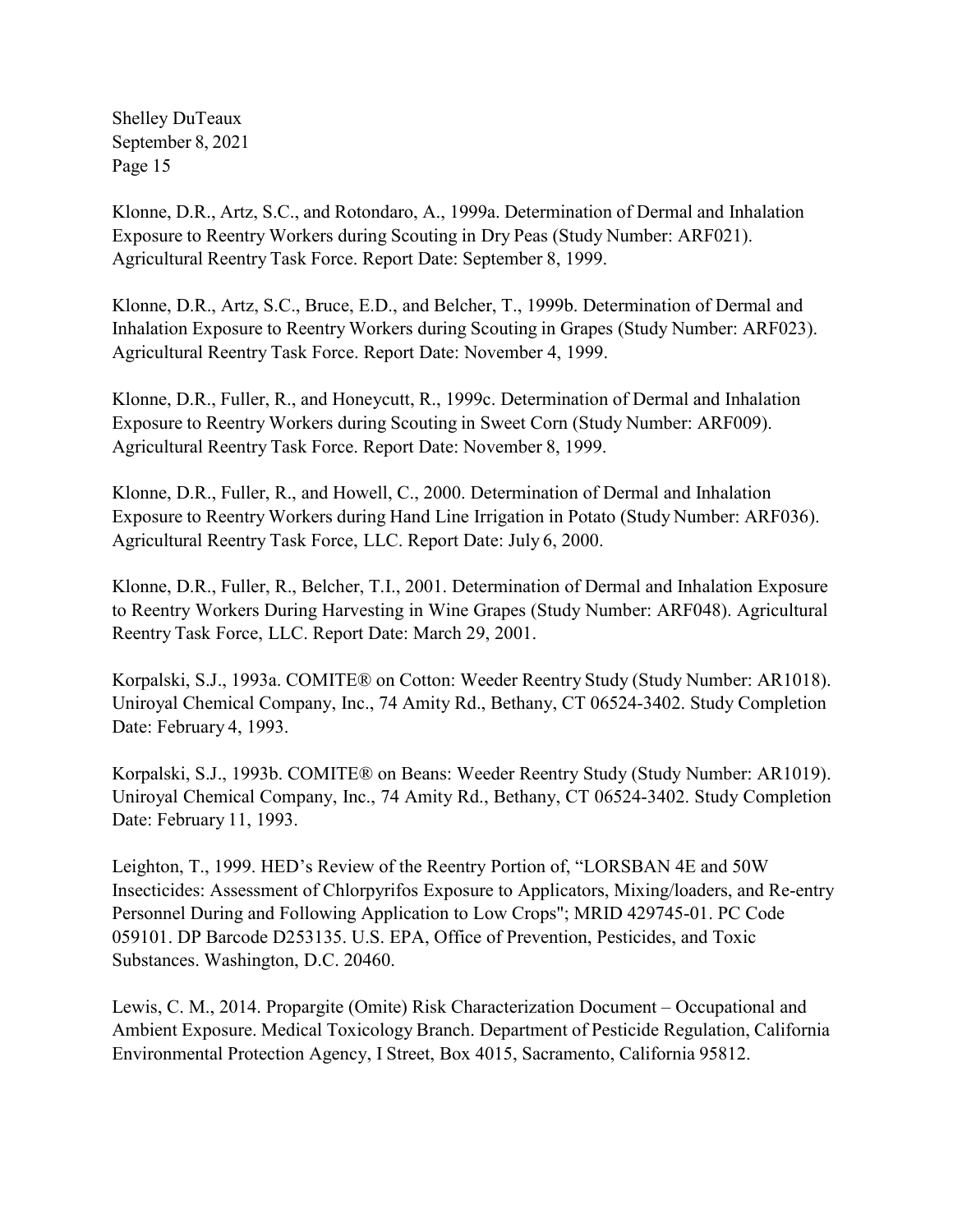Lewis, C.M., 2020. Toxicity Endpoints, Critical Points of Departure, and Targets of Risk for Propargite. Memorandum to Eric Kwok and Ian Reeve, Exposure Assessment Section, Human Health Assessment Branch from Carolyn Lewis, Research Scientist III, Peter Lohstroh, Senior Toxicologist, Toxicology and Dose Response Section, and Svetlana Koshlukova, Senior Toxicologist, Risk Assessment Section, Human Health Assessment Branch, Department of Pesticide Regulation, California Environmental Protection Agency, I Street, Box 4015, Sacramento, California 95812.

Thongsinthusak, T., Ross, J. and Meinders, D., 1993. Guidance for the Preparation of Human Pesticide Exposure Assessments. Report no. HS-1612. Sacramento, CA: Worker Health and Safety Branch, Department of Pesticide Regulation, California Environmental Protection Agency, 1001 I Street, Box 4015, Sacramento, California 95812.

U.S. EPA, 1997. *Exposure Factors Handbook.* EPA/600/P-95/002. Office of Health and Environmental Assessment, Washington, DC.

U.S. EPA, 2001. Standard Values for Daily Acres Treated in Agriculture. Policy Number 009.1, Science Advisory Council for Exposure. Revised September 25.

U.S. EPA, 2017. Science Advisory Council for Exposure (ExpoSAC) Policy 3 (Revised January, 2017), U.S. Environmental Protection Agency, Office of Pesticide Programs, Health Effects Division.

U.S. EPA, 2019. Propargite: Draft Human Health Risk Assessment in Support of Registration Review. U.S. Environmental Protection Agency, Office of Pesticide Programs, Health Effects Division, October 15, 2019. EPA-HQ-OPP-2014-0131-0051.

Zweig, G., Gao, R.-Y., Witt, J.M., Popendorf, W. and Bogen. K., 1984. Dermal exposure to carbaryl by strawberry harvesters. Journal of Agricultural and Food Chemistry 32:1232-1236.

Zweig, G., Leffingwell, J.T. and Popendorf, W., 1985. The relationship between dermal pesticide exposure by fruit harvesters and dislodgeable foliar residues. Journal of Environmental Science and Health B20:27-59.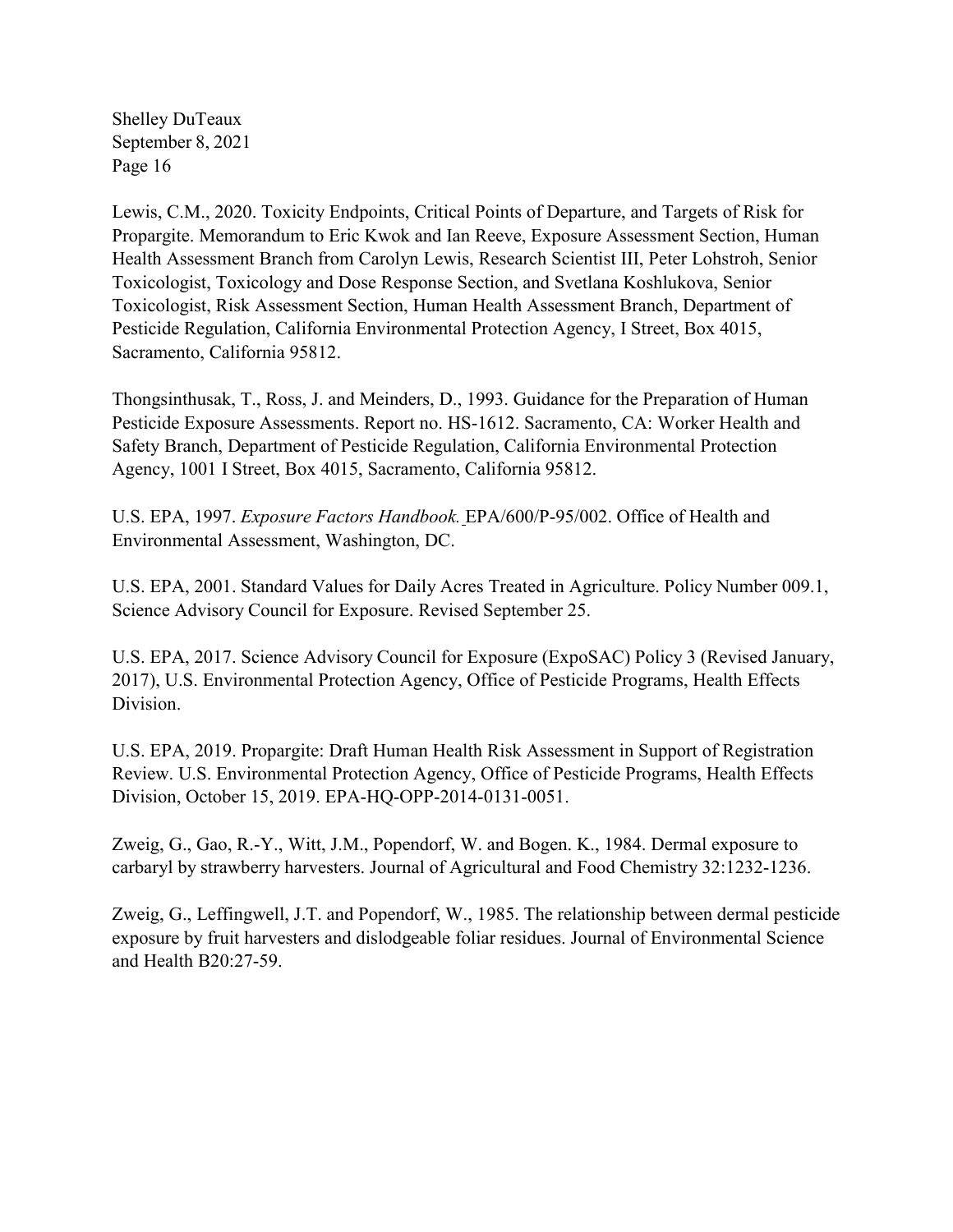**Appendix I: Toxicity Endpoints, Critical Points of Departure, and Targets of Risk for Propargite**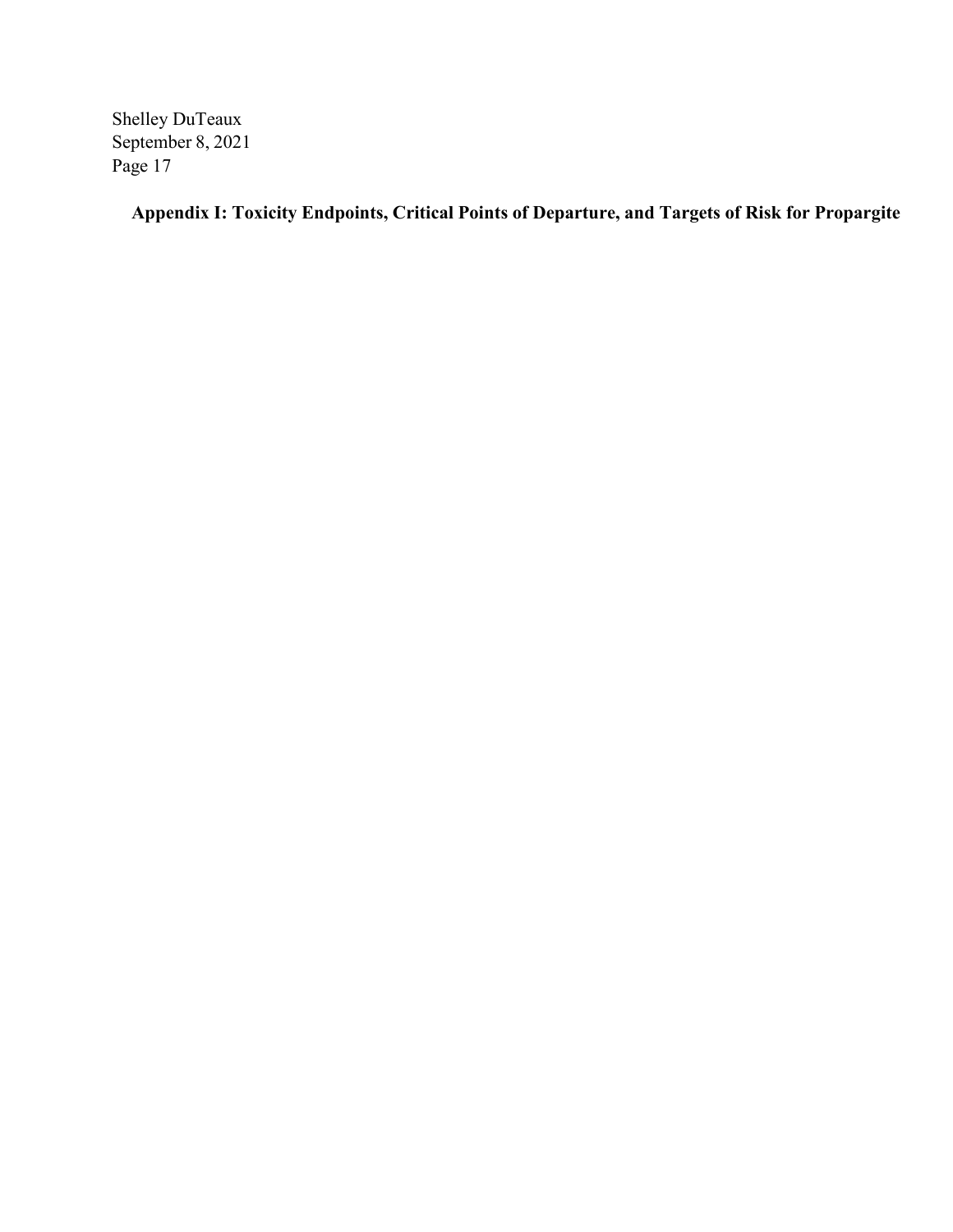## **Department of Pesticide Regulation**



Gavin Newsom *Governor*

# M E M O R A N D U M

Jared Blumenfeld *Secretary for Environmental Protection*

| TO:      | Eric Kwok, PhD, DABT, Senior Toxicologist<br>Ian Reeve, Ph.D., Staff Toxicologist (Specialist)<br><b>Exposure Assessment Section</b><br>Human Health Assessment Branch                                                                                |
|----------|-------------------------------------------------------------------------------------------------------------------------------------------------------------------------------------------------------------------------------------------------------|
| THROUGH: | Shelley DuTeaux, PhD MPH, Chief<br>Human Health Assessment Branch                                                                                                                                                                                     |
| FROM:    | Carolyn M. Lewis, MS, Research Scientist III<br>Peter Lohstroh, PhD, Senior Toxicologist<br>Toxicology and Dose Response Section<br>Svetlana Koshlukova, PhD, Senior Toxicologist<br><b>Risk Assessment Section</b><br>Human Health Assessment Branch |

DATE: August 13, 2020

SUBJECT: Toxicity Endpoints, Critical Points of Departure, and Targets of Risk for Propargite

This memorandum summarizes the toxicity endpoints, critical points of departure (PODs), and targets of risk (expressed as a target Margins of Exposure or MOEs) for propargite established in the 2014 Risk Characterization Document (RCD) (DPR, 2014). This summary is intended to provide the Exposure Assessment Section of the Human Health Assessment (HHA) Branch with guidance to calculate revised MOEs for mitigating agricultural handler and reentry worker exposure.

## **Introduction**

Propargite is an organosulfur miticide/acaricide whose pesticidal mechanism of action involves the inhibition of magnesium-stimulated ATPase. One of its primary modes toxicity in mammals is local irritation at the site of first contact. In laboratory animals, systemic effects and the target organs varied with the route of exposure. The most sensitive endpoint for all routes and durations of exposure was reduced food consumption and body weight. Based on the weight of evidence, there does not appear to be increased sensitivity to propargite in infants, children or women of childbearing age.

## **Critical PODs and Targets of Risk**

The toxic endpoints, critical PODs, and targets of risks for propargite are summarized in Table 1.

1001 I Street • P.O. Box 4015 • Sacramento, California 95812-4015 • www.cdpr.ca.gov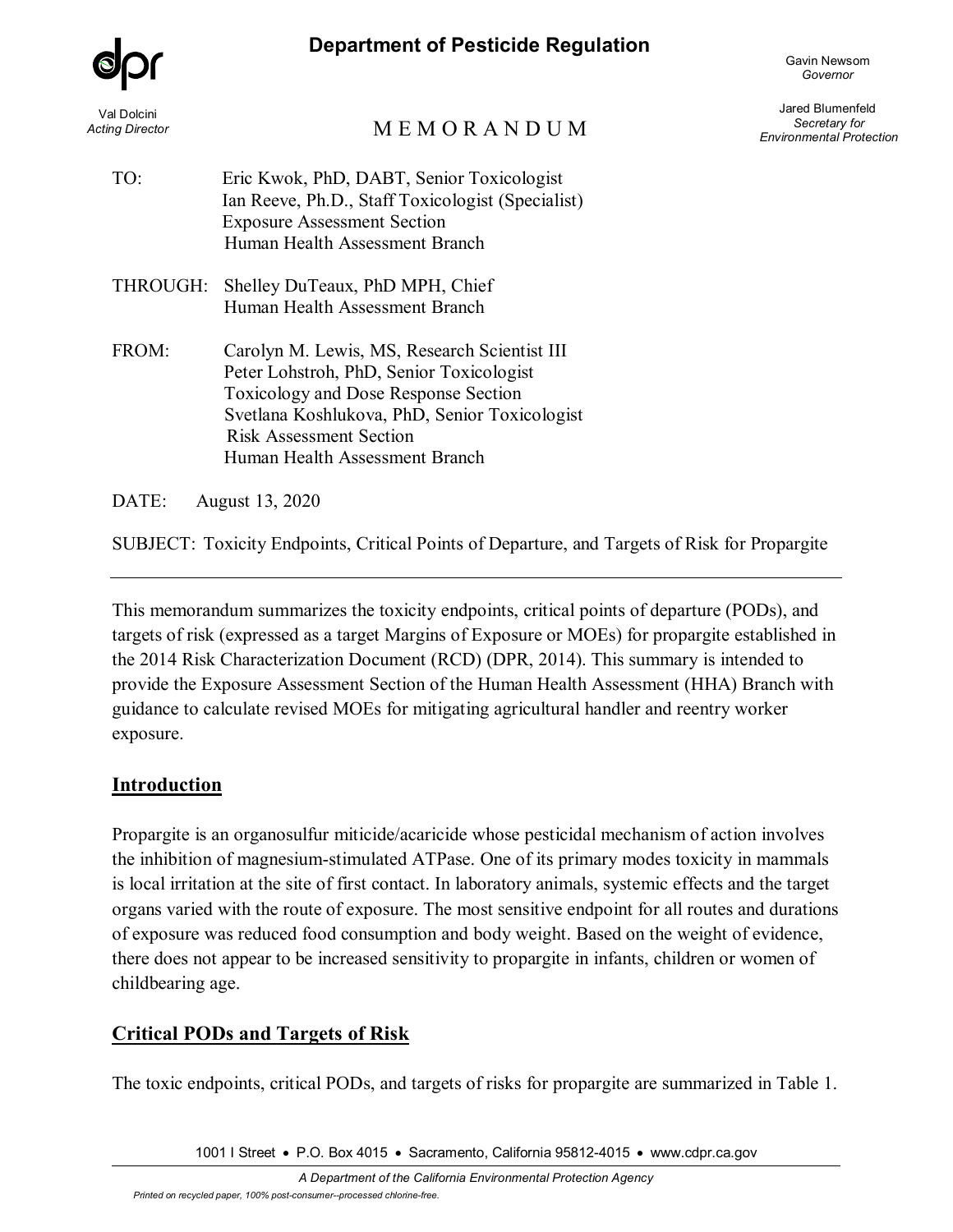Shelley DuTeaux August 13, 2020 Page 2

PODs are doses that will not produce toxicologically significant effects for a corresponding route and duration. All critical PODs for propargite were derived from oral and dermal studies in laboratory animals (rats and rabbits). Oral PODs were used to characterize risk to humans from inhalation exposures. These values were either a no-observed-effect level (NOEL) or an estimated no effect level (ENEL) based on the lowest observed effect level (LOEL).

In the 2014 propargite RCD, the risks from non-oncogenic effects were expressed as MOEs. An MOE was calculated by dividing the critical POD for a specific exposure duration and route by an estimate of human exposure:

## $MOE = POD (mg/kg/day) / Exposure (mg/kg/day)$

Each estimated MOE was then compared with a route and duration-specific target of MOE. The target MOE is the product of uncertainty factors (UFs). When PODs are derived from studies in laboratory animals, the commonly used default UFs are 10x to account for interspecies variability (UF<sub>A</sub>) and 10x to account for intraspecies (human) sensitivity (UF<sub>H</sub>). An estimated MOE that is lower than the target MOE indicates a potential health concern.

DPR considered a target MOE of 100, consisting of 10 x for each  $UF_A$  and  $UF_H$ , to be adequate to protect human health from systemic effects of propargite following inhalation or dermal exposures. DPR considered an MOE of 30 to be protective of local effects (e.g. irritation and sensitization) following dermal exposures. In this case, the  $UF_A$  was reduced from 10 to 3 based on evidence that rabbits are more sensitive to dermal irritation than humans (Campbell and Bruce, 1981; Phillips *et al.*, 1972; Marzulli and Maibach, 1975; Brown, 1971; Nixon *et al.*, 1975). A full UF $_H$  of 10 was retained to account for inter-individual variability in humans.

**Table 1. Critical End Points, PODs, and Targets of Risk from the 2014 Propargite Risk Characterization Document**

| <b>Exposure</b><br><b>Scenario</b> | POD <sup><math>a</math></sup><br>mg/kg/day | <b>Adjusted</b><br><b>POD</b>                        | Effects on LOEL $^b$                                                                                                                               | <b>Target</b><br>MOE $c$ | Reference              |
|------------------------------------|--------------------------------------------|------------------------------------------------------|----------------------------------------------------------------------------------------------------------------------------------------------------|--------------------------|------------------------|
|                                    |                                            | <b>Oral/Inhalation Exposure - Systemic</b>           |                                                                                                                                                    |                          |                        |
| Acute                              | 2.0                                        | $0.8$ mg/kg/day<br>(absorbed $\sqrt[d]{ }$ )         | Maternal: Anorexia (Day 2) in rabbit does<br>Developmental: Delayed ossification in<br>rabbit fetuses                                              | 100                      | Serota et al.,<br>1983 |
| Seasonal                           | 2.0                                        | $0.8 \text{ mg/kg/day}$<br>(absorbed $\frac{d}{d}$ ) | Maternal: Anorexia, adipsia, reduced body<br>wt. gain, reduced survival in rabbit does<br>Developmental: Delayed ossification in<br>rabbit fetuses | 100                      | Serota et al.,<br>1983 |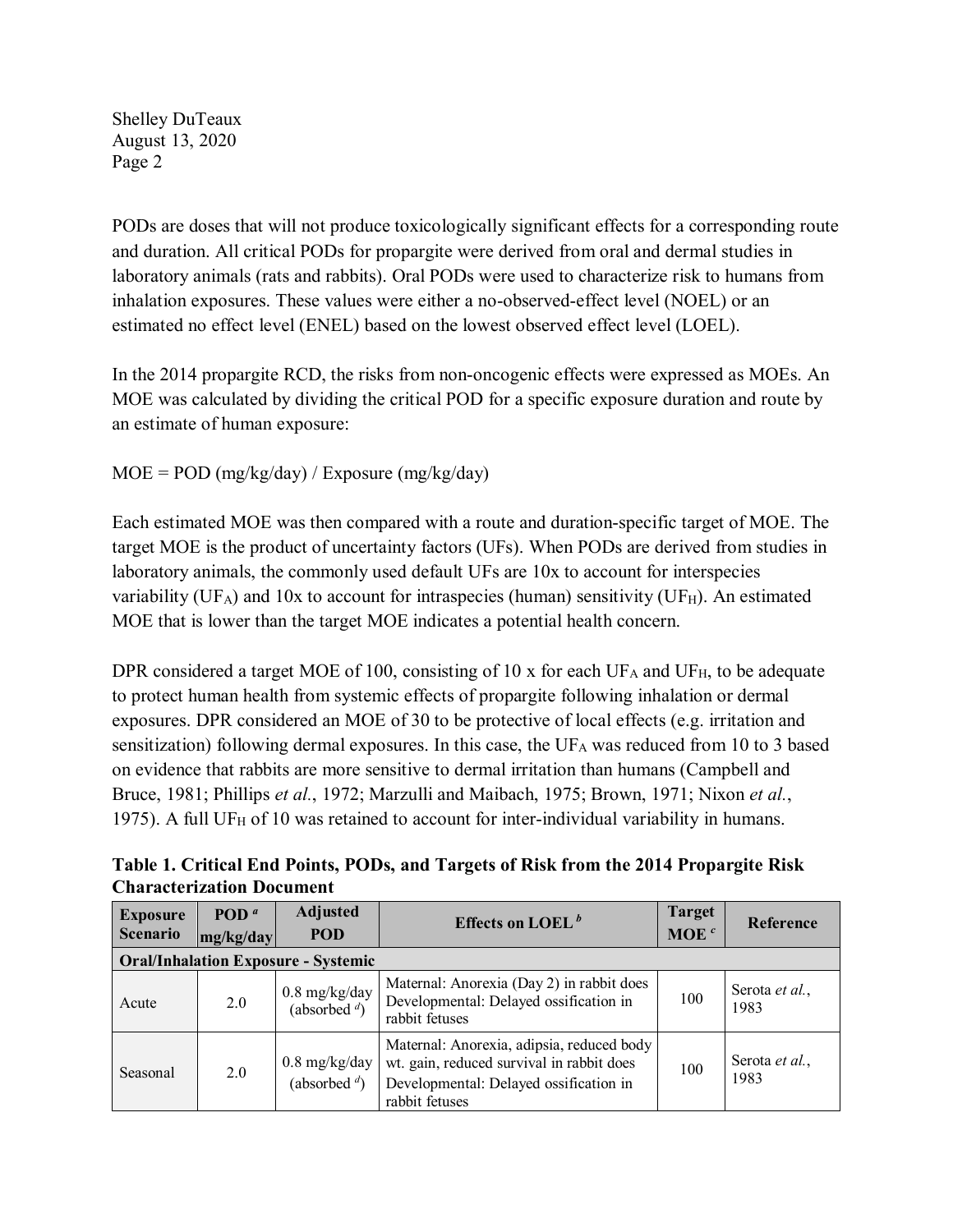Shelley DuTeaux August 13, 2020 Page 3

## **Table 1. Critical End Points, PODs, and Targets of Risk from the 2014 Propargite Risk Characterization Document**

| <b>Exposure</b><br><b>Scenario</b> | POD <sup><math>a</math></sup><br>mg/kg/day | <b>Adjusted</b><br><b>POD</b>         | Effects on LOEL <sup>b</sup>                                                                                                 | <b>Target</b><br>MOE <sup>c</sup> | Reference        |  |
|------------------------------------|--------------------------------------------|---------------------------------------|------------------------------------------------------------------------------------------------------------------------------|-----------------------------------|------------------|--|
| Chronic                            | 3.8                                        | 1.5 mg/kg/day<br>(absorbed $\phi$ )   | ↓ Body weights and food consumption in<br>rats                                                                               | 100                               | Trutter, 1991    |  |
| <b>Dermal Exposure - Systemic</b>  |                                            |                                       |                                                                                                                              |                                   |                  |  |
| Acute                              | 100                                        | $17 \text{ mg/kg}$<br>(absorbed $e$ ) | No clinical signs or changes in food<br>consumption and body weights during first<br>week in rabbits                         | 100                               | Bailey, 1987     |  |
| Seasonal                           | 1                                          | $0.17$ mg/kg/day<br>(absorbed $e$ )   | ↓ Body weights, changes in clinical<br>chemistry and hematology values,<br>↑ relative liver and kidney weights in<br>rabbits | 100                               | Bailey, 1987     |  |
| Chronic                            | 1                                          | $0.17$ mg/kg/day<br>(absorbed $e$ )   | ↓ Body weights, changes in clinical<br>chemistry and hematology values,<br>↑ relative liver and kidney weights in<br>rabbits | 100                               | Bailey, 1987     |  |
| <b>Dermal Exposure - Local</b>     |                                            |                                       |                                                                                                                              |                                   |                  |  |
| Acute                              | 0.03 <sup>f</sup>                          | $0.7 \text{ mg/cm}^{2}$ s             | Erythema in rabbits after 6-hr exposure                                                                                      | 30                                | Goldenthal, 1989 |  |
| Seasonal/<br>Chronic               | 0.01 <sup>g</sup>                          | 0.21 mg/cm <sup>2 h</sup>             | Erythema, edema, eschar, exfoliation,<br>atonia, desquamation, fissuring, blanching,<br>coriaceousness in rabbits            | 30                                | Goldenthal, 1989 |  |
| <b>Table Legend</b>                |                                            |                                       |                                                                                                                              |                                   |                  |  |

*a* POD = Point of Departures for propargite are either no-observed-effect levels (NOELs) or an estimated no effect level (ENEL).

*b* LOEL = Lowest-Observed-Effect Level

 $c$  MOE = Margin of Exposure = POD / Exposure. The target MOE for systemic effects is the default of 100 assuming humans are 10 times more sensitive than laboratory animals and that there is a 10-fold variation in sensitivity within the human population. For local dermal effects, the target MOE is 30 assuming a default 10-fold variation in sensitivity within humans, a 1X uncertainty factor (UF) for interspecies variation based on evidence that rabbits are more sensitive than humans to dermal irritation and an additional 3X UF based on evidence of dermal sensitization.

*d* Oral POD converted to absorbed dose to evaluate inhalation exposure assuming 40% oral absorption in rats.

*e* Dermal POD converted to absorbed dose assuming 17% dermal absorption since dermal exposure expressed as an absorbed dose in rabbits.

*f* Estimated no effect level (ENEL) by dividing lowest observed effect level (LOEL) of 0.1 mg/kg/day by an UF of 3 due to mild effects at the LOEL.

*g* ENEL derived by dividing by a default UF of 10 since local effects at LOEL were frank effects.

*h* Dose in mg/kg/day converted to dermal concentration assuming an average body weight of 2.5 kg and a surface area of 0.12 cm2 for the application site at the LOEL of 0.1 mg/kg/day in rabbits. There was no adjustment for absorption in converting external dermal doses to dermal concentrations in the experimental animals.